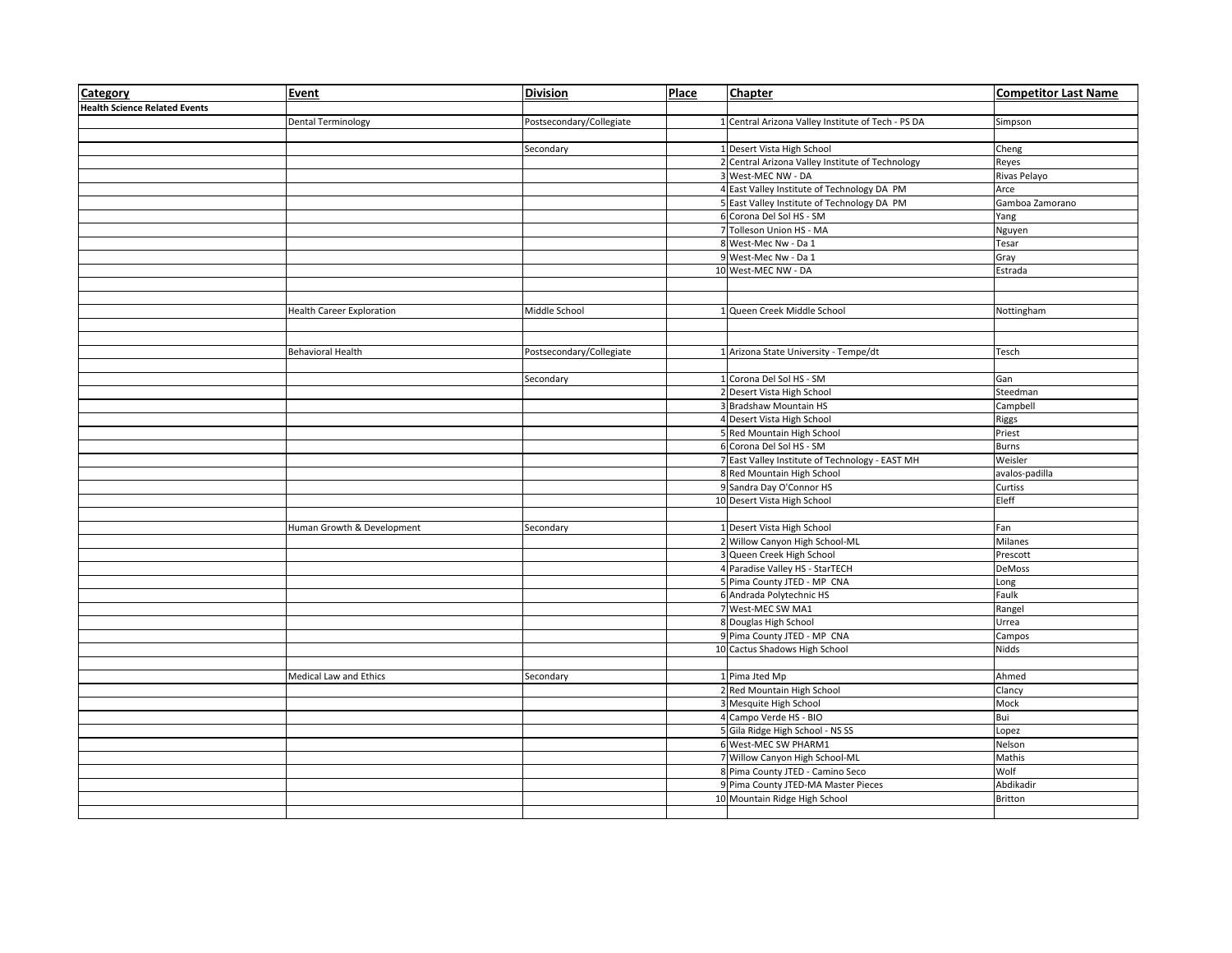| Category | Event                     | <b>Division</b>          | <b>Place</b> | Chapter                               | <b>Competitor Last Name</b> |
|----------|---------------------------|--------------------------|--------------|---------------------------------------|-----------------------------|
|          | Nutrition                 | Secondary                |              | 1 Campo Verde HS - BIO                | Choi                        |
|          |                           |                          |              | 2 Verrado HS                          | Rincon                      |
|          |                           |                          |              | 3 Saguaro High School                 | Kurti                       |
|          |                           |                          |              | 4 Paradise Valley High School - CREST | Bhaskara                    |
|          |                           |                          |              | 5 Pima Jted Mp                        | Hsu                         |
|          |                           |                          |              | 6 Lake Havasu High School             | Gansit                      |
|          |                           |                          |              | 7 McClintock High School              | Nelson                      |
|          |                           |                          |              | 8 Desert Vista High School            | Scanlan                     |
|          |                           |                          |              | 9 Deer Valley HS                      | Salcido                     |
|          |                           |                          |              | 10 Basha High School                  | Zheng                       |
|          |                           |                          |              |                                       |                             |
|          |                           |                          |              |                                       |                             |
|          | Nutrition                 | Middle School            |              | 1 Queen Creek Middle School           | Lopez                       |
|          |                           |                          |              |                                       |                             |
|          |                           |                          |              |                                       |                             |
|          | Pathophysiology           | Postsecondary/Collegiate |              | 1 University of Arizona               | Mendoza                     |
|          |                           |                          | Secondary    |                                       |                             |
|          |                           |                          |              | 1 Desert Vista High School            | Wei                         |
|          |                           |                          |              | 2 Corona Del Sol HS - SM              | Pattalachinti               |
|          |                           |                          |              | 3 Raymond S Kellis HS MA              | Dhanoa                      |
|          |                           |                          |              | 4 Paradise Valley High School - CREST | Rolfness                    |
|          |                           |                          |              | 5 Mountain Ridge High School          | Samenfink                   |
|          |                           |                          |              | 6 West-MEC SW MA3                     | Flores                      |
|          |                           |                          |              | 7 Paradise Valley HS - StarTECH       | Siekman                     |
|          |                           |                          |              | 8 West-MEC Vet Asst 3                 | Colmenares                  |
|          |                           |                          |              | 9 Pima County JTED-Camino Seco        | Hernandez                   |
|          |                           |                          |              | 10 Verrado HS                         | Davis                       |
|          |                           |                          |              |                                       |                             |
|          |                           |                          |              |                                       |                             |
|          | Pharmacology              | Postsecondary/Collegiate |              | 1 University of Arizona<br>2 Gift     | Duong<br>Gutierrez          |
|          |                           |                          |              |                                       |                             |
|          |                           | Secondary                |              | 1 Corona Del Sol HS - SM              | Ding                        |
|          |                           |                          |              | 2 West-MEC SW PHARM1                  | Sedig                       |
|          |                           |                          |              | 3 West-MEC SW PHARM2                  | Guevara Martinez            |
|          |                           |                          |              | 4 West-MEC SW PHARM1                  | Gonzalez                    |
|          |                           |                          |              | 5 Desert Vista High School            | Tran                        |
|          |                           |                          |              | 6 Metro Tech High School              | <b>Balderas Marquez</b>     |
|          |                           |                          |              | 7 Andrada Polytechnic HS              | Welch-Rowe                  |
|          |                           |                          |              | 8 Metro Tech High School              | Molina                      |
|          |                           |                          |              | 9 West-MEC SW PHARM2                  | Ruiz                        |
|          |                           |                          |              | 10 Saguaro High School                | Cox                         |
|          |                           |                          |              |                                       |                             |
|          | Transcultural Health Care | Secondary                |              | 1 Catalina Foothills High School      | Johnson                     |
|          |                           |                          |              | 2 Paradise Valley High School - CREST | Groman                      |
|          |                           |                          |              | 3 Desert Vista High School            | Chen                        |
|          |                           |                          |              | 4 Tolleson Union HS - MA              | Mary Gay                    |
|          |                           |                          |              | 5 McClintock High School              | Castillo                    |
|          |                           |                          |              | 6 Corona Del Sol HS - SM              | Vij                         |
|          |                           |                          |              | 7 Paradise Valley High School - CREST | Mecinas                     |
|          |                           |                          |              | 8 Basha HS                            | Sullivan                    |
|          |                           |                          |              | 9 Buena High School                   | Lopez                       |
|          |                           |                          |              | 10 Cibola HS                          | Ruiz                        |
|          |                           |                          |              |                                       |                             |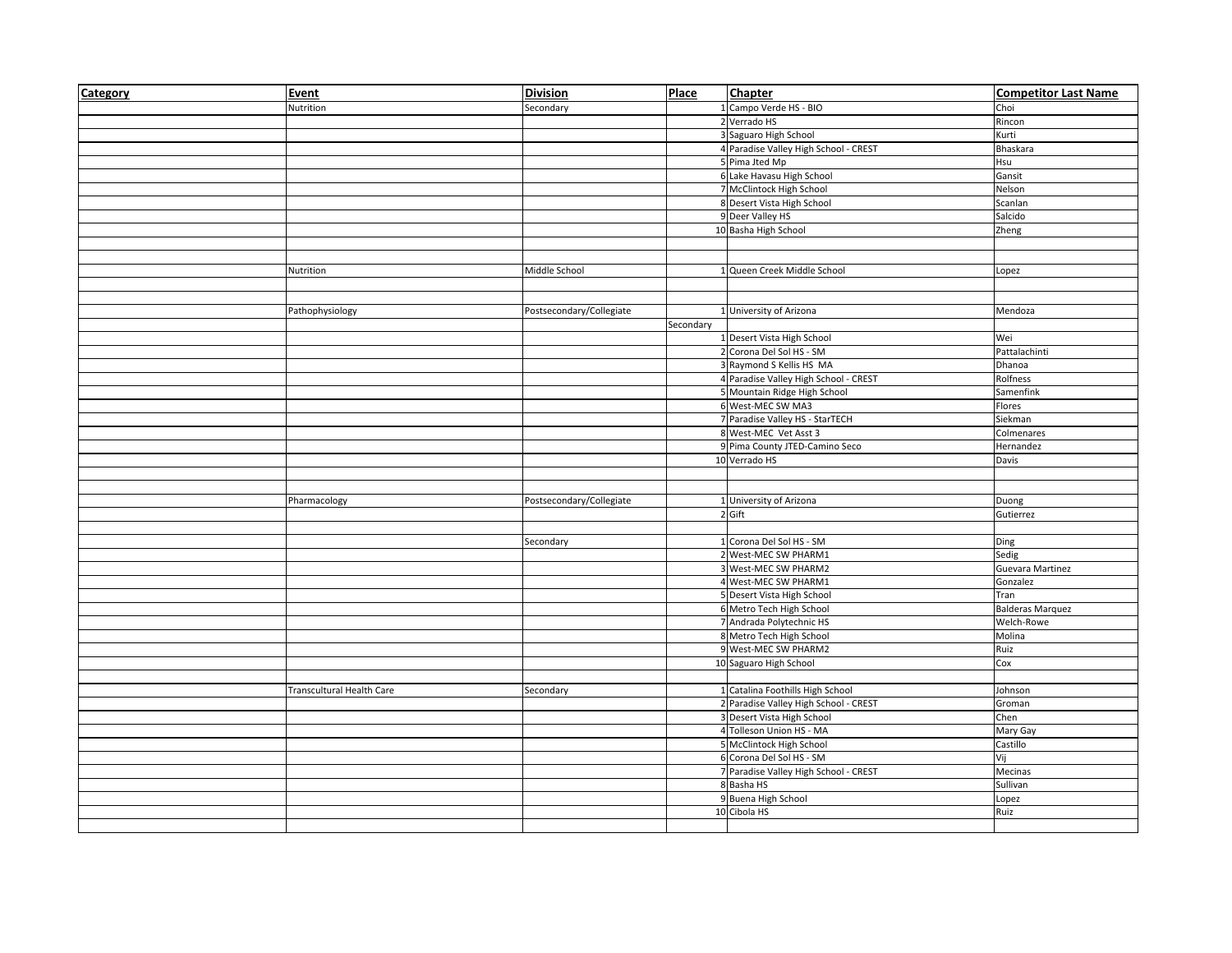| Category | Event                      | <b>Division</b>          | Place | Chapter                                              | <b>Competitor Last Name</b> |
|----------|----------------------------|--------------------------|-------|------------------------------------------------------|-----------------------------|
|          | <b>Medical Math</b>        | Secondary                |       | 1 Corona Del Sol HS - SM                             | Li                          |
|          |                            |                          |       | 2 Desert Vista High School                           | Zhang                       |
|          |                            |                          |       | 3 Desert Vista High School                           | Wang                        |
|          |                            |                          |       | 4 West-MEC NE Pharm 2                                | Lazarovici                  |
|          |                            |                          |       | 5 Desert Vista High School                           | Wen                         |
|          |                            |                          |       | 6 Desert Vista High School                           | Chao                        |
|          |                            |                          |       | 7 Millennium High School                             | Faber                       |
|          |                            |                          |       | 8 Paradise Valley High School - CREST                | Ferguson                    |
|          |                            |                          |       | 9 West-MEC NE Pharm 2                                | Luke                        |
|          |                            |                          |       | 10 Raymond S Kellis HS                               | Obaid                       |
|          |                            |                          |       |                                                      |                             |
|          |                            |                          |       |                                                      |                             |
|          | <b>Medical Reading</b>     | Postsecondary/Collegiate |       | 1 University of Arizona                              | Wieland                     |
|          |                            |                          |       |                                                      |                             |
|          |                            | Secondary                |       | 1 Desert Vista High School                           | Chen                        |
|          |                            |                          |       | 2 Marcos de Niza High School                         | Mattox                      |
|          |                            |                          |       | 3 Central Arizona Valley Institute of Technology     | Peterson                    |
|          |                            |                          |       | 4 Buena HS                                           | Shifferd                    |
|          |                            |                          |       | 5 Desert Vista High School                           | Tu                          |
|          |                            |                          |       | 6 West Mec Sw - Ma1                                  | Valdez                      |
|          |                            |                          |       | 7 West-MEC NE MA AM                                  | Adeeb                       |
|          |                            |                          |       | 8 Copper Canyon High School                          | Estrada                     |
|          |                            |                          |       | 9 Copper Canyon High School                          | Chavez                      |
|          |                            |                          |       | 10 Mountain Ridge High School                        | Foster                      |
|          |                            |                          |       |                                                      |                             |
|          |                            |                          |       |                                                      |                             |
|          | <b>Medical Reading</b>     | Middle School            |       | 1 Queen Creek Middle School                          | Bower                       |
|          |                            |                          |       | 2 Queen Creek Middle School                          | Gomez                       |
|          |                            |                          |       | 3 Newell Barney Middle School                        | Ramirez                     |
|          |                            |                          |       |                                                      |                             |
|          |                            |                          |       |                                                      |                             |
|          | <b>Medical Spelling</b>    | Secondary                |       | 1 Catalina Foothills High School                     | Raju                        |
|          |                            |                          |       | 2 West - MEC NW PTT 1                                | Jones                       |
|          |                            |                          |       | 3 San Tan Foothills High School                      | Shippy                      |
|          |                            |                          |       | 4 Desert Vista High School                           | Crabtree                    |
|          |                            |                          |       | 5 Paradise Valley High School                        | Chandak                     |
|          |                            |                          |       | 6 Lee Williams HS-NS                                 | Golez                       |
|          |                            |                          |       | 7 Campo Verde HS - BIO                               | Kassisieh                   |
|          |                            |                          |       | 8 Sandra Day O'Connor HS                             | Espirtu                     |
|          |                            |                          |       | 9 Andrada Polytechnic HS                             | Galaz                       |
|          |                            |                          |       | 10 West-MEC SW MA4                                   | Ramsumair                   |
|          |                            |                          |       |                                                      |                             |
|          |                            |                          |       |                                                      |                             |
|          | <b>Medical Terminology</b> | Postsecondary/Collegiate |       | 1 East Valley Institute of Technology - PS-PM        | Pineda Ortega               |
|          |                            |                          |       |                                                      |                             |
|          |                            | Secondary                |       | 1 Corona Del Sol HS - SM                             | Zhou                        |
|          |                            |                          |       | 2 Desert Vista High School                           | Silver                      |
|          |                            |                          |       | 3 Casteel High School                                | Lee                         |
|          |                            |                          |       | 4 East Valley Institute Of Technology Ma Winstead Am | Bia                         |
|          |                            |                          |       | 5 Metro Tech HS                                      | Villegas Ortega             |
|          |                            |                          |       | 6 West-Mec Nw - Ma4                                  | Kertesz                     |
|          |                            |                          |       | 7 Corona Del Sol HS - SM                             | Wu                          |
|          |                            |                          |       | 8 Raymond S Kellis HS                                | Clement                     |
|          |                            |                          |       | 9 Metro Tech High School                             | Hernandez                   |
|          |                            |                          |       | 10 Dysart High School                                | Hernandez                   |
|          |                            |                          |       |                                                      |                             |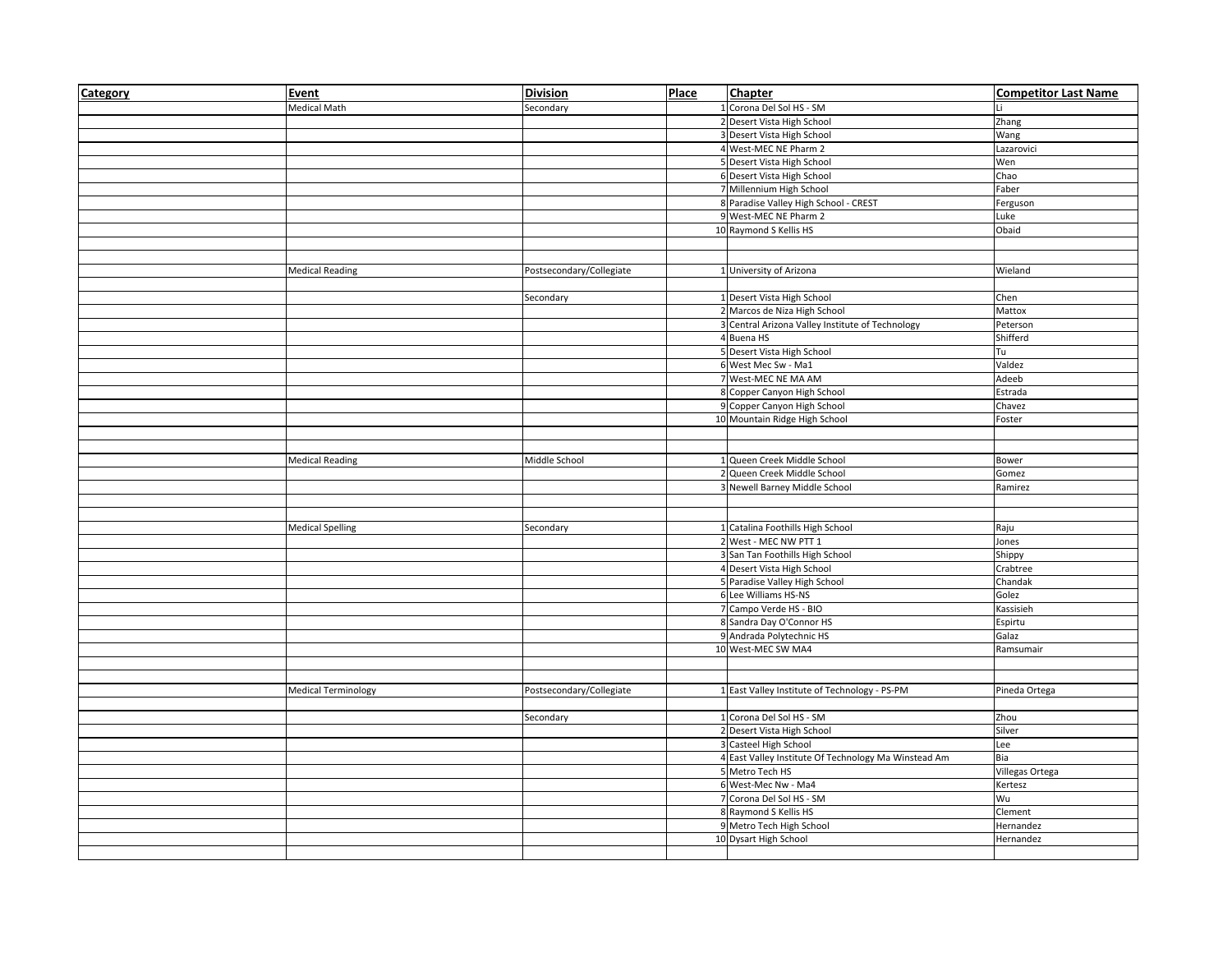| Category                         | Event                                | <b>Division</b>          | Place | <b>Chapter</b>                                   | <b>Competitor Last Name</b> |
|----------------------------------|--------------------------------------|--------------------------|-------|--------------------------------------------------|-----------------------------|
|                                  |                                      |                          |       |                                                  |                             |
|                                  | <b>Medical Terminology</b>           | Middle School            |       | 1 Newell Barney Middle School                    | Grove                       |
|                                  |                                      |                          |       | 2 Queen Creek Middle School                      | Miranda                     |
|                                  |                                      |                          |       | 3 Queen Creek Middle School                      | McDowell                    |
|                                  |                                      |                          |       | 4 Queen Creek Middle School                      | Warren                      |
|                                  |                                      |                          |       |                                                  |                             |
|                                  |                                      |                          |       |                                                  |                             |
| <b>Health Professions Events</b> |                                      |                          |       |                                                  |                             |
|                                  | <b>Biomedical Laboratory Science</b> | Postsecondary/Collegiate |       | 1 Grand Canyon University                        | Seawright                   |
|                                  |                                      |                          |       |                                                  |                             |
|                                  |                                      | Secondary                |       | 1 Red Mountain High School                       | Kwiatkowski                 |
|                                  |                                      |                          |       | 2 Paradise Valley High School - CREST            | Nye                         |
|                                  |                                      |                          |       | 3 Paradise Valley High School - CREST            | Bysani                      |
|                                  |                                      |                          |       | 4 Casa Grande Union High School                  | Garcia                      |
|                                  |                                      |                          |       | 5 Paradise Valley High School - CREST            | Sharma                      |
|                                  |                                      |                          |       | 6 Pima County JTED-Master Pieces PT              | Epling                      |
|                                  |                                      |                          |       | 7 Basha High School                              | Blankenship                 |
|                                  |                                      |                          |       | 8 Campo Verde HS - BIO                           | Jarrette                    |
|                                  |                                      |                          |       | 9 Basha High School                              | kees                        |
|                                  |                                      |                          |       | 10 Mountain View HS - BIO                        | Miles                       |
|                                  |                                      |                          |       |                                                  |                             |
|                                  | <b>Clinical Nursing</b>              | Secondary                |       | 1 Alhambra High School                           | Alteres                     |
|                                  |                                      |                          |       | 2 Saguaro High School                            | Baker                       |
|                                  |                                      |                          |       | 3 Glendale Union High School District            | Ackman                      |
|                                  |                                      |                          |       | 4 Cactus Shadows High School                     | Payne                       |
|                                  |                                      |                          |       | 5 Willow Canyon High School-ML                   | Harrison                    |
|                                  |                                      |                          |       | 6 Buena High School                              | Shaw                        |
|                                  |                                      |                          |       | 7 Paradise Valley HS - StarTECH                  | Bernal                      |
|                                  |                                      |                          |       | 8 Kofa Hs Sm                                     | Vaughn-Rodriguez            |
|                                  |                                      |                          |       | 9 Campo Verde HS - BIO                           | Bengson                     |
|                                  |                                      |                          |       | 10 Glendale Union High School District           | Correa                      |
|                                  |                                      |                          |       |                                                  |                             |
|                                  | <b>Clinical Specialty</b>            | Secondary                |       | 1 East Valley Institute of Technology MT PM      | Clise                       |
|                                  |                                      |                          |       | 2 Queen Creek Hs - Sports Med                    | Echevarria                  |
|                                  |                                      |                          |       | 3 Sandra Day O'Connor HS                         | Longaza                     |
|                                  |                                      |                          |       | 4 West-MEC Vet Asst 3                            | Benedetti                   |
|                                  |                                      |                          |       | 5 West-MEC Vet Asst 3                            | Temple                      |
|                                  |                                      |                          |       | 6 Buena HS                                       | Figueroa                    |
|                                  |                                      |                          |       | 7 West Mec - Nec Veterinary Assisting            | Maior                       |
|                                  |                                      |                          |       | 8 Paradise Valley High School - CREST            | Kakade                      |
|                                  |                                      |                          |       | 9 West Mec - Nec Veterinary Assisting            | Canales                     |
|                                  |                                      |                          |       | 10 West Mec Sw - Ma1                             | Jackson                     |
|                                  |                                      |                          |       |                                                  |                             |
|                                  | <b>Dental Science</b>                | Secondary                |       | 1 East Valley Institute Of Technology            | Keating                     |
|                                  |                                      |                          |       | 2 Central Arizona Valley Institute of Technology | Caballero                   |
|                                  |                                      |                          |       | 3 East Valley Institute of Technology DA PM      | Aguilar-Garcia              |
|                                  |                                      |                          |       | 4 Lee William HS-SM                              | Lucero                      |
|                                  |                                      |                          |       | 5 West-MEC NW - DA                               | Garcia                      |
|                                  |                                      |                          |       | 6 West-Mec Nw - Da 1                             | Kuhn                        |
|                                  |                                      |                          |       | 7 West-Mec Nw - Da 1                             | Santibanez Vasquez          |
|                                  |                                      |                          |       | 8 Lee William HS-SM                              | Lucero                      |
|                                  |                                      |                          |       | 9 West-MEC NW - DA                               | Van Pelt                    |
|                                  |                                      |                          |       | 10 East Valley Institute of Technology DA PM     | Nguyen                      |
|                                  |                                      |                          |       |                                                  |                             |
|                                  |                                      |                          |       |                                                  |                             |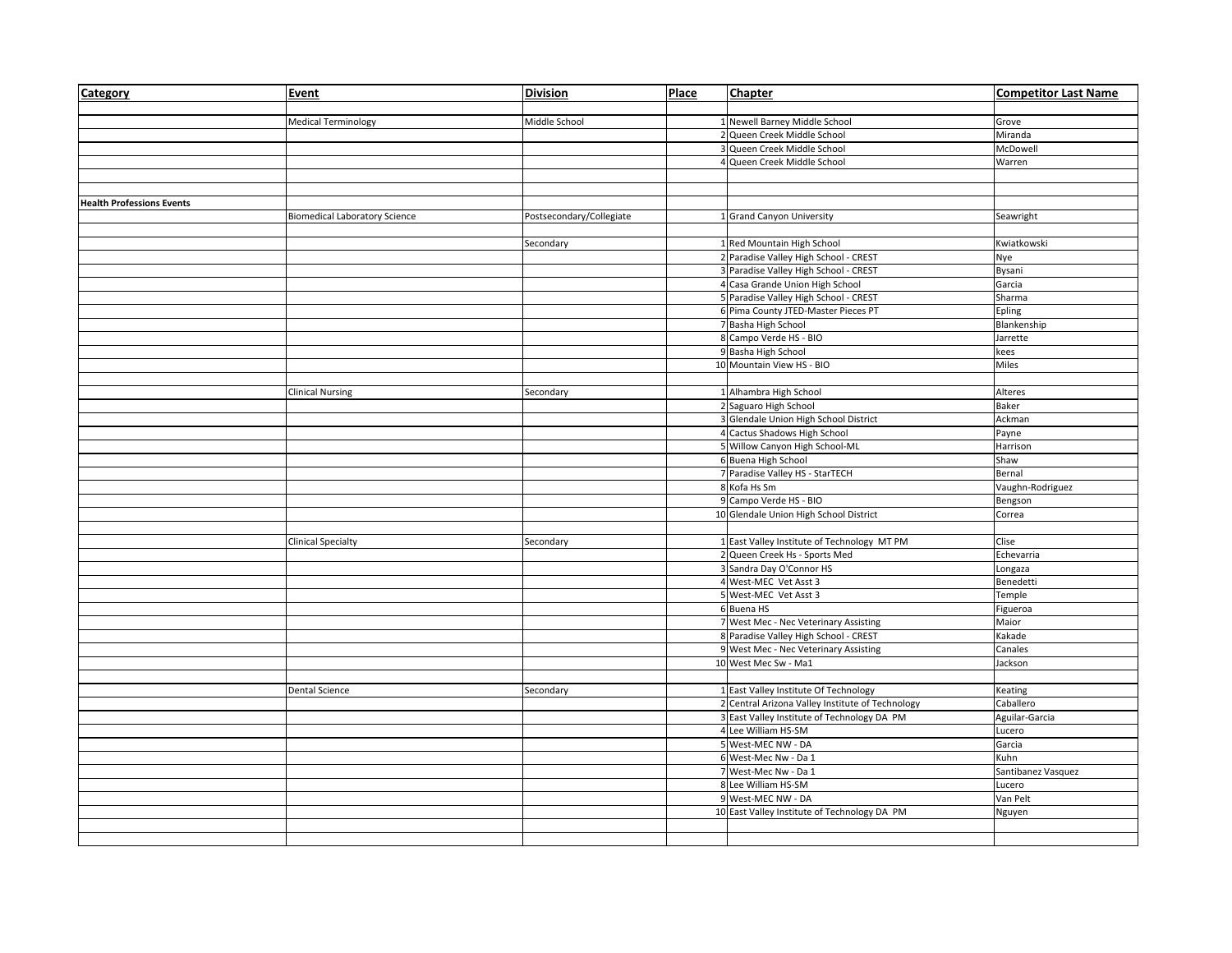| Category | Event                    | <b>Division</b>          | Place | Chapter                                            | <b>Competitor Last Name</b> |
|----------|--------------------------|--------------------------|-------|----------------------------------------------------|-----------------------------|
|          | Home Health Aide         | Postsecondary/Collegiate |       | 1 GIFT - PS                                        | Davis                       |
|          |                          |                          |       |                                                    |                             |
|          |                          | Secondary                |       | 1 Buena HS                                         | Messerle                    |
|          |                          |                          |       | 2 Paradise Valley HS                               | Leung                       |
|          |                          |                          |       | 3 Glendale Union High School District              | Garcia                      |
|          |                          |                          |       | 4 Paradise Valley HS - StarTECH                    | Rush                        |
|          |                          |                          |       | 5 Mohave High School                               | Rodriguez                   |
|          |                          |                          |       | 6 Pima County Jted - Lna                           | Teich                       |
|          |                          |                          |       | 7 Paradise Valley HS                               | McDonald                    |
|          |                          |                          |       | 8 Pima County Jted - Lna                           | Zamarron                    |
|          |                          |                          |       | 9 Paradise Valley HS                               | Fireman                     |
|          |                          |                          |       | 10 Central Arizona Valley Institute of Technology  | Rowley                      |
|          |                          |                          |       |                                                    |                             |
|          |                          |                          |       |                                                    |                             |
|          | <b>Medical Assisting</b> | Postsecondary/Collegiate |       | 1 Central Arizona Valley Institute of Tech - PS DA | Nez-Hill                    |
|          |                          |                          |       |                                                    |                             |
|          |                          | Secondary                |       | 1 Central Arizona Valley Institute of Technology   | Wheeler                     |
|          |                          |                          |       | 2 West Mec Sw - Ma1                                | Marquardt                   |
|          |                          |                          |       | 3 West-MEC NE Med Asst 4<br>4 Raymond S Kellis HS  | Howard                      |
|          |                          |                          |       | 5 West-MEC NE Med Asst 3                           | Lopez<br>Tran               |
|          |                          |                          |       | 6 West-MEC NE Med Asst 4                           | Adame                       |
|          |                          |                          |       | 7 West Mec Sw - Ma1                                | Tran                        |
|          |                          |                          |       | 8 East Valley Institute of Technology MA PM        | Fuller                      |
|          |                          |                          |       | 9 West-MEC NE Med Asst 3                           | Navarro                     |
|          |                          |                          |       | 10 West-Mec Nw - Ma3                               | Brown                       |
|          |                          |                          |       |                                                    |                             |
|          |                          |                          |       |                                                    |                             |
|          | <b>Nursing Assisting</b> | Postsecondary/Collegiate |       | 1 GIFT - PS                                        | Guy                         |
|          |                          |                          |       | 2 Arizona State University - Tempe/dt              | Kelly                       |
|          |                          |                          |       |                                                    |                             |
|          |                          | Secondary                |       | 1 Basha HS                                         | Orr                         |
|          |                          |                          |       | 2 Saguaro High School                              | Dole-Vy                     |
|          |                          |                          |       | 3 East Valley Institute of Technology - East       | Geyer                       |
|          |                          |                          |       | 4 Cibola HS                                        | Corona Koury                |
|          |                          |                          |       | 5 Kofa HS                                          | Rodriguez Zavala            |
|          |                          |                          |       | 6 Cibola Hs Sm                                     | Reyes                       |
|          |                          |                          |       | 7 Combs HS                                         | Garcia                      |
|          |                          |                          |       | 8 Basha HS                                         | Clemons                     |
|          |                          |                          |       |                                                    |                             |
|          | Personal Care            | Secondary                |       | 1 Queen Creek High School                          | <b>Brook</b>                |
|          |                          |                          |       | 2 Glendale Union Hs District                       | Marquez                     |
|          |                          |                          |       |                                                    |                             |
|          |                          |                          |       |                                                    |                             |
|          | Pharmacy Science         | Postsecondary/Collegiate |       | 1 West-MEC NE PHARM - PS                           | Almaraz                     |
|          |                          |                          |       |                                                    |                             |
|          |                          | Secondary                |       | 1 West-MEC NE Pharm 1                              | Outhenthapanya              |
|          |                          |                          |       | 2 West-MEC NE Pharm 2                              | <b>Bidor</b>                |
|          |                          |                          |       | 3 West-MEC NE Pharm 2                              | Bellad                      |
|          |                          |                          |       | 4 West-MEC SW PHARM2                               | Mayca                       |
|          |                          |                          |       | 5 Paradise Valley High School - CREST              | Wylie                       |
|          |                          |                          |       | 6 Metro Tech High School                           | Cao                         |
|          |                          |                          |       | 7 Glendale Union Hs District                       | Spence                      |
|          |                          |                          |       | 8 West-MEC SW PHARM2                               | Montes                      |
|          |                          |                          |       |                                                    |                             |
|          |                          |                          |       |                                                    |                             |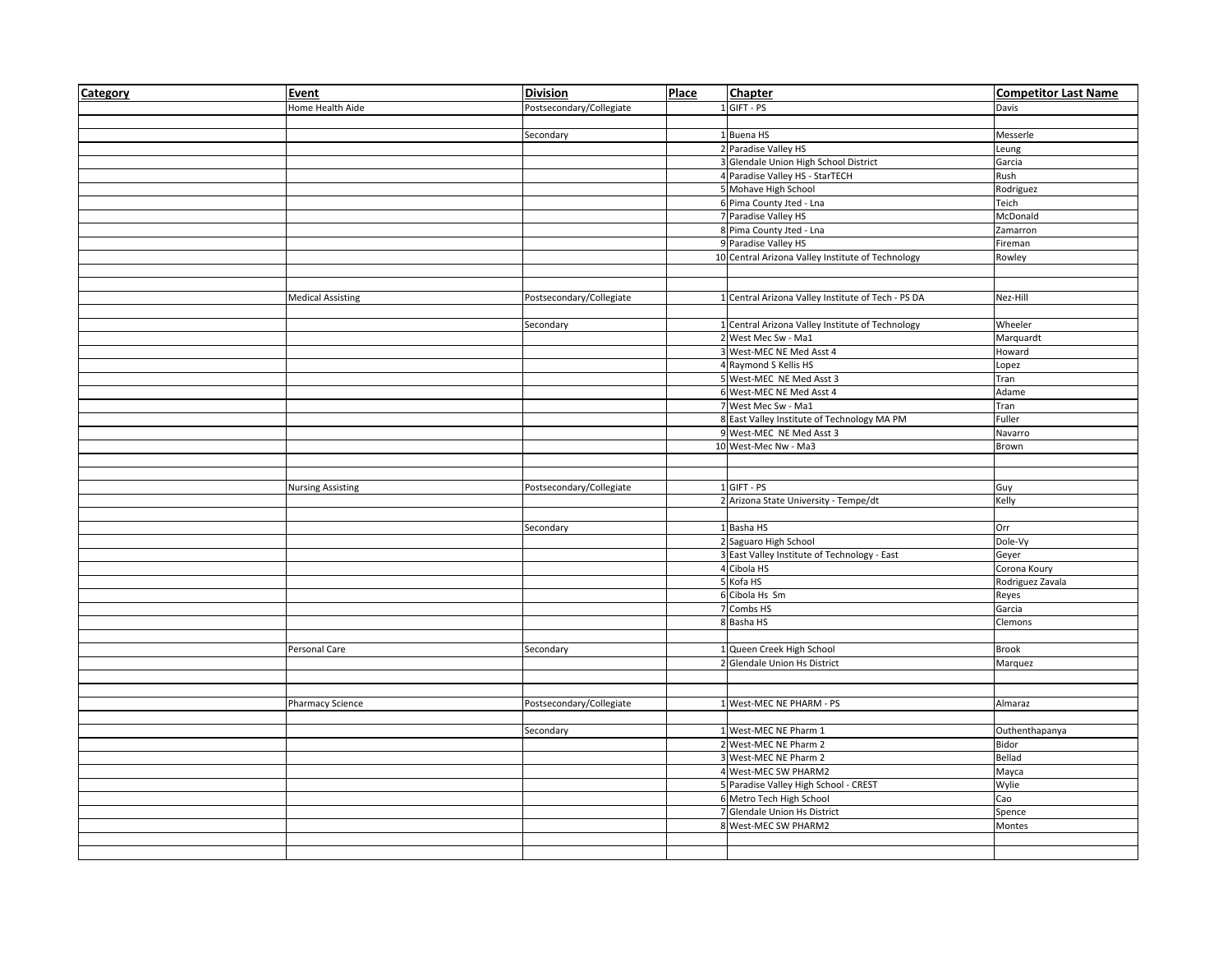| Category                             | Event                  | <b>Division</b>          | Place | <b>Chapter</b>                                   | <b>Competitor Last Name</b> |
|--------------------------------------|------------------------|--------------------------|-------|--------------------------------------------------|-----------------------------|
|                                      | Physical Therapy       | Postsecondary/Collegiate |       | 1 GIFT - PS                                      | Wilson                      |
|                                      |                        |                          |       | 2 Arizona State University - Tempe/dt            | Minch                       |
|                                      |                        |                          |       |                                                  |                             |
|                                      |                        | Secondary                |       | 1 Dysart High School                             | Hernandez                   |
|                                      |                        |                          |       | 2 East Valley Institute of Technology PT PM      | Grillo                      |
|                                      |                        |                          |       | 3 East Valley Institute of Technology PT AM      | Grant                       |
|                                      |                        |                          |       | 4 East Valley Institute of Technology PT PM      | Smith                       |
|                                      |                        |                          |       | 5 West - MEC NW PTT 1                            | Munro                       |
|                                      |                        |                          |       | 6 Andrada Polytechnic HS                         | Cordova                     |
|                                      |                        |                          |       | 7 East Valley Institute of Technology PT PM      | Figueroa                    |
|                                      |                        |                          |       | 8 Westview High School                           | Barron                      |
|                                      |                        |                          |       | 9 East Valley Institute of Technology PT PM      | Martinez                    |
|                                      |                        |                          |       | 10 San Luis High School - SM                     | Huitron                     |
|                                      |                        |                          |       |                                                  |                             |
|                                      | <b>Sports Medicine</b> | Secondary                |       | 1 Lee William HS-SM                              | Powell                      |
|                                      |                        |                          |       | 2 Campo Verde HS - SM                            | Hoobler                     |
|                                      |                        |                          |       | 3 Dysart High School                             | Gallegos                    |
|                                      |                        |                          |       | 4 Perry High School                              | Boardman                    |
|                                      |                        |                          |       | 5 Dysart High School                             | Chaffino                    |
|                                      |                        |                          |       | 6 Pima Jted-Camino Seco Ptt                      | Nesbitt                     |
|                                      |                        |                          |       | 7 Andrada Polytechnic HS                         | Bonhorst                    |
|                                      |                        |                          |       | 8 Dysart High School                             | Arroyo                      |
|                                      |                        |                          |       | 9 West - MEC NW PTT 1                            | Kalajdzic                   |
|                                      |                        |                          |       | 10 Cibola Hs Sm                                  | Munoz                       |
|                                      |                        |                          |       |                                                  |                             |
|                                      | Veterinary Science     | Secondary                |       | 1 Pima Jted - Vet Science                        | Cooper                      |
|                                      |                        |                          |       | 2 Central Arizona Valley Institute of Technology | York                        |
|                                      |                        |                          |       | 3 Central Arizona Valley Institute of Technology | Sorenson                    |
|                                      |                        |                          |       | 4 West-MEC Vet Asst 3                            | Mora                        |
|                                      |                        |                          |       | 5 West Mec - Vet Asst                            | De La Mota                  |
|                                      |                        |                          |       | 6 West Mec - Nec Veterinary Assisting            | Vaquera                     |
|                                      |                        |                          |       | 7 West-MEC Vet Asst 3                            | Earle                       |
|                                      |                        |                          |       | 8 West-Mec - Vet Asst 2                          | West                        |
|                                      |                        |                          |       | 9 Douglas HS                                     | Sanez                       |
|                                      |                        |                          |       | 10 West-MEC NW - VA                              | Gilsdorf                    |
| <b>Emergency Preparedness Events</b> |                        |                          |       |                                                  |                             |
|                                      | <b>CERT Skills</b>     | Secondary                |       | 1 Andrada Polytechnic HS                         | Miller                      |
|                                      |                        |                          |       | 1 Andrada Polytechnic HS                         | Aguirre                     |
|                                      |                        |                          |       | 2 San Luis High School                           | Diaz Ruiz                   |
|                                      |                        |                          |       | 2 San Luis High School                           | Rodriguez                   |
|                                      |                        |                          |       | 3 Ironwood High School                           | Turner                      |
|                                      |                        |                          |       | 3 Ironwood High School                           | Oates                       |
|                                      |                        |                          |       | 4 Campo Verde HS - BIO                           | Hanus                       |
|                                      |                        |                          |       | 4 Campo Verde HS - BIO                           | Hankinson                   |
|                                      |                        |                          |       | 5 Paradise Valley High School                    | Lesher                      |
|                                      |                        |                          |       | 5 Paradise Valley High School                    | Karlapudi                   |
|                                      |                        |                          |       | 6 Gila Ridge HS SM                               | Dixon                       |
|                                      |                        |                          |       | 6 Gila Ridge HS SM                               | uranga                      |
|                                      |                        |                          |       | 7 Desert Vista High School                       | Spreitzer                   |
|                                      |                        |                          |       | 7 Desert Vista High School                       | Eun Kim                     |
|                                      |                        |                          |       | 8 San Luis High School                           | Tirado                      |
|                                      |                        |                          |       | 8 San Luis High School                           | Lopez Lizarraga             |
|                                      |                        |                          |       | 9 Cochise JTED - Benson HS                       | Reynolds                    |
|                                      |                        |                          |       | 9 Cochise JTED - Benson HS                       | Romero                      |
|                                      |                        |                          |       | 10 Glendale Union High School District           | Barnett                     |
|                                      |                        |                          |       | 10 Glendale Union High School District           | Swart                       |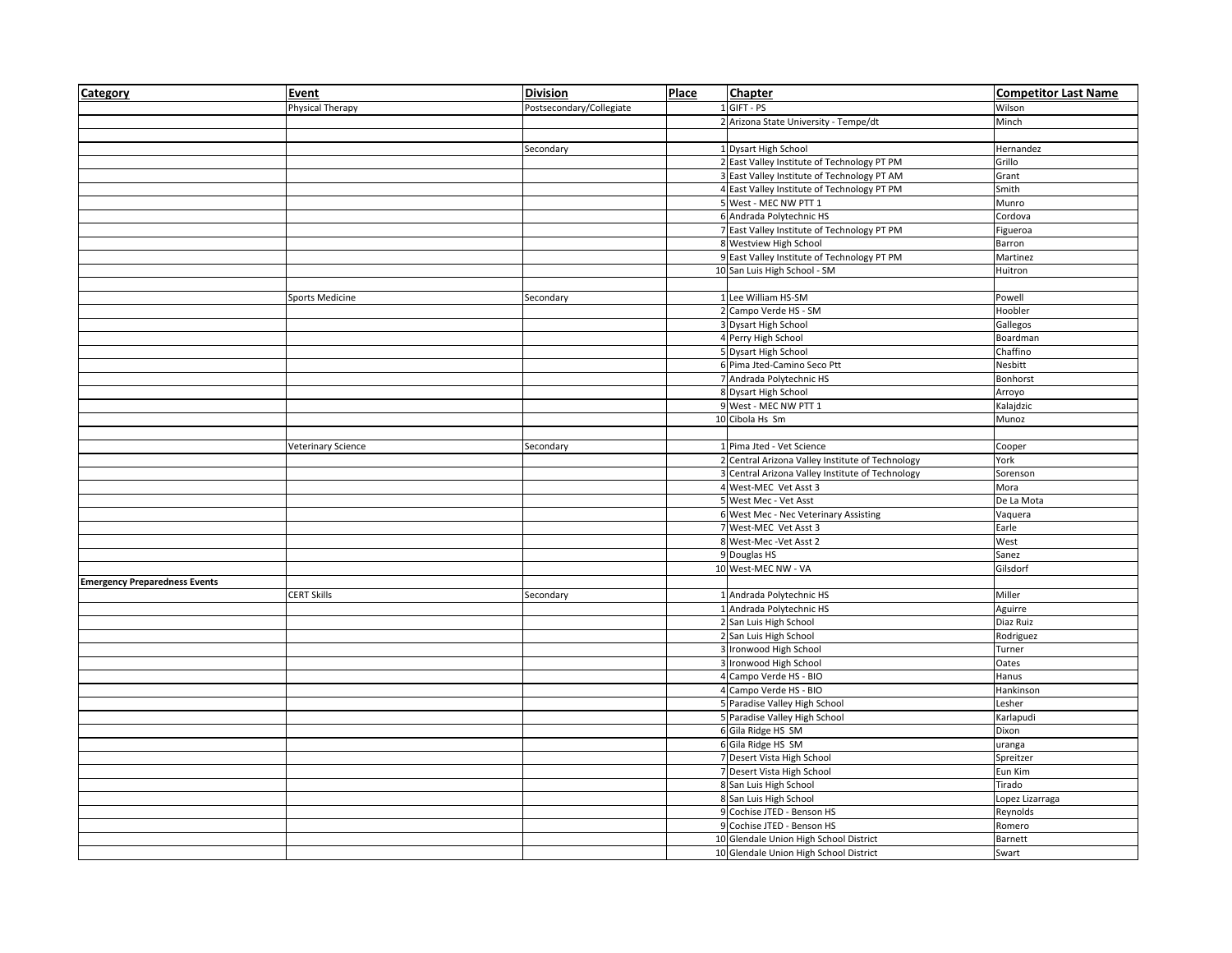| Category | Event                               | <b>Division</b>          | Place | <b>Chapter</b>                                                                                 | <b>Competitor Last Name</b> |
|----------|-------------------------------------|--------------------------|-------|------------------------------------------------------------------------------------------------|-----------------------------|
|          |                                     |                          |       |                                                                                                |                             |
|          |                                     |                          |       |                                                                                                |                             |
|          | CPR/First Aid                       | Postsecondary/Collegiate |       | 1 Grand Canyon University                                                                      | Boydston                    |
|          |                                     |                          |       | 1 Grand Canyon University                                                                      | Deyo                        |
|          |                                     |                          |       |                                                                                                |                             |
|          |                                     | Secondary                |       | 1 Corona Del Sol HS - SM                                                                       | Zhang                       |
|          |                                     |                          |       | 1 Corona Del Sol HS - SM                                                                       | Pattipati                   |
|          |                                     |                          |       | 2 Sunnyside High School                                                                        | Flores                      |
|          |                                     |                          |       | 2 Sunnyside High School                                                                        | Portillo                    |
|          |                                     |                          |       | 3 Pima County Jted-Camino Seco                                                                 | Mueller                     |
|          |                                     |                          |       | 3 Pima County Jted-Camino Seco                                                                 | Bish                        |
|          |                                     |                          |       | 4 Kofa HS                                                                                      | Rodriguez                   |
|          |                                     |                          |       | 4 Kofa HS                                                                                      | Meza                        |
|          |                                     |                          |       | 5 Basha HS                                                                                     | Ball                        |
|          |                                     |                          |       | 5 Basha HS                                                                                     | Spiegel                     |
|          |                                     |                          |       | 6 Chandler HS                                                                                  | Nunn                        |
|          |                                     |                          |       | 6 Chandler HS                                                                                  | McMonigal                   |
|          |                                     |                          |       | 7 Pima County Jted-Camino Seco                                                                 | Ormsby                      |
|          |                                     |                          |       | 7 Pima County Jted-Camino Seco                                                                 | Baldauf                     |
|          |                                     |                          |       | 8 Sandra Day O'Connor HS                                                                       | Corder                      |
|          |                                     |                          |       | 8 Sandra Day O'Connor HS                                                                       | Lee                         |
|          |                                     |                          |       | 9 Page High School                                                                             | Cody                        |
|          |                                     |                          |       | 9 Page High School                                                                             | Butler Jr.                  |
|          |                                     |                          |       | 10 Sunnyside High School                                                                       | Araiza                      |
|          |                                     |                          |       | 10 Sunnyside High School                                                                       | Torres                      |
|          |                                     |                          |       |                                                                                                |                             |
|          |                                     |                          |       |                                                                                                |                             |
|          | <b>Emergency Medical Technician</b> | Postsecondary/Collegiate |       | 1 East Valley Institute of Technology - PS-PM                                                  | Clardy                      |
|          |                                     |                          |       | 1 East Valley Institute of Technology PS - AM                                                  | Varela                      |
|          |                                     |                          |       | 2 Grand Canyon University                                                                      | Taillon                     |
|          |                                     |                          |       | 2 Grand Canyon University                                                                      | Beard                       |
|          |                                     |                          |       | 3 East Valley Institute of Technology PS - AM                                                  | Brown                       |
|          |                                     |                          |       | 3 East Valley Institute of Technology PS - AM                                                  | Ramirez                     |
|          |                                     |                          |       |                                                                                                |                             |
|          |                                     | Secondary                |       | 1 East Valley Institute Of Technology Emt Am                                                   | Jancho                      |
|          |                                     |                          |       | 1 East Valley Institute Of Technology Emt Am                                                   | Symalla                     |
|          |                                     |                          |       | 2 Sunnyside High School                                                                        | Quezada                     |
|          |                                     |                          |       | 2 Sunnyside High School                                                                        | Lopez                       |
|          |                                     |                          |       | 3 Evit - Emt Cooper Am                                                                         | Mackiewicz                  |
|          |                                     |                          |       | 3 Evit - Emt Cooper Am                                                                         | Moores                      |
|          |                                     |                          |       |                                                                                                | Jimenz                      |
|          |                                     |                          |       | 4 Sunnyside High School<br>4 Sunnyside High School                                             | Thomas                      |
|          |                                     |                          |       |                                                                                                | Babuca                      |
|          |                                     |                          |       | 5 Sunnyside High School<br>5 Sunnyside High School                                             |                             |
|          |                                     |                          |       | 6 San Luis High School                                                                         | Acosta<br>Curiel            |
|          |                                     |                          |       | 6 San Luis High School                                                                         | Martinez                    |
|          |                                     |                          |       |                                                                                                |                             |
|          |                                     |                          |       | 7 East Valley Institute Of Technology Emt Am                                                   | Heajin                      |
|          |                                     |                          |       | 7 Evit - Emt Cooper Am                                                                         | Lionakis<br><b>Bolt</b>     |
|          |                                     |                          |       |                                                                                                |                             |
|          |                                     |                          |       | 8 Mountain View HS                                                                             |                             |
|          |                                     |                          |       | 8 Mountain View HS                                                                             | <b>Breda</b>                |
|          |                                     |                          |       | 9 Mountain View HS                                                                             | Varela                      |
|          |                                     |                          |       | 9 Mountain View HS                                                                             | Ulma                        |
|          |                                     |                          |       | 10 East Valley Institute Of Technology Emt Am<br>10 East Valley Institute Of Technology Emt Am | Henkins<br>Kaczmarek        |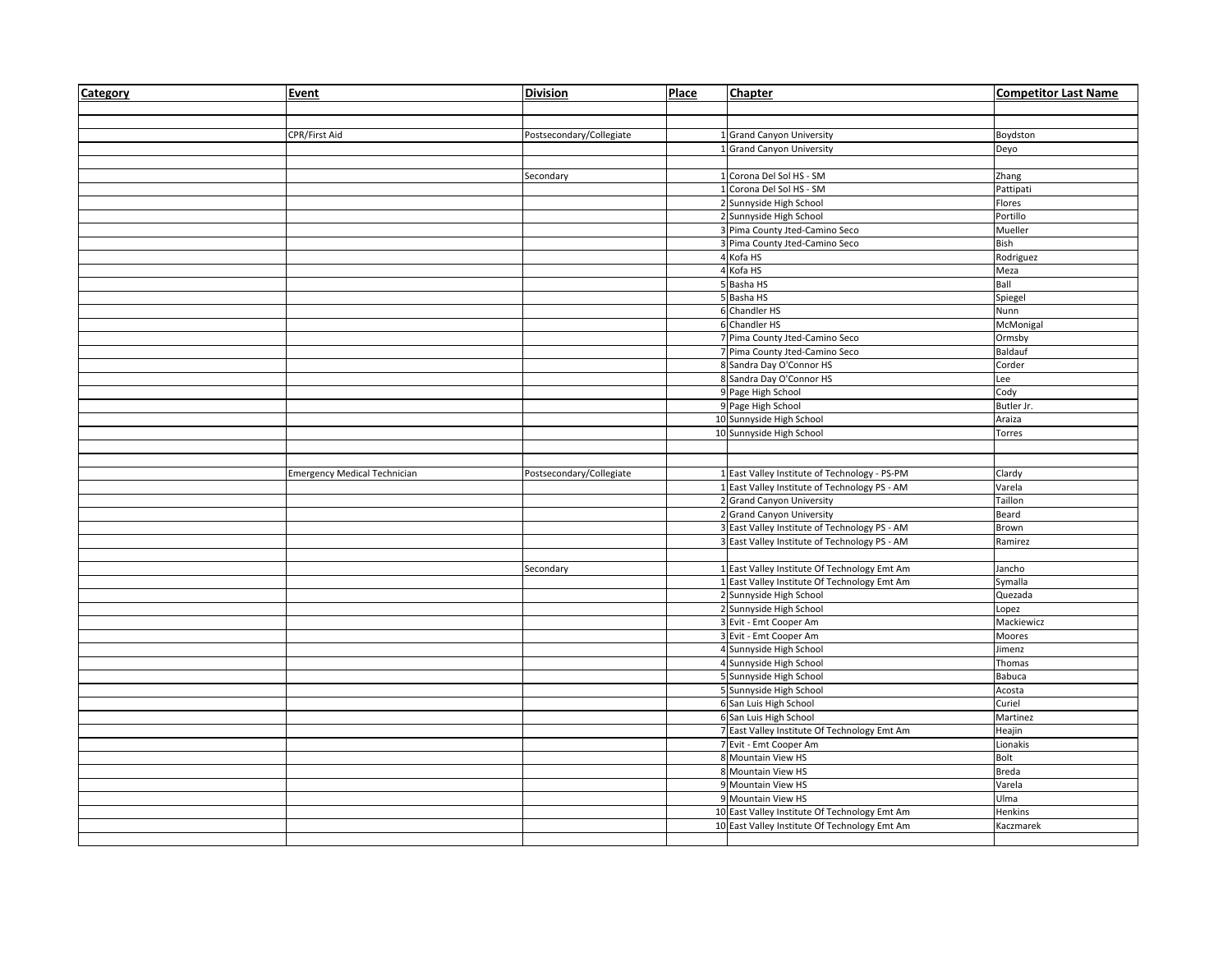| Category | <b>Event</b>        | <b>Division</b> | Place | <b>Chapter</b>                   | <b>Competitor Last Name</b> |
|----------|---------------------|-----------------|-------|----------------------------------|-----------------------------|
|          | Epidemiology        | Secondary       |       | 1 Marcos de Niza High School     | Leito                       |
|          |                     |                 |       | 2 Pima Jted Mp                   | Hsu                         |
|          |                     |                 |       | 3 Catalina Foothills High School | kazui                       |
|          |                     |                 |       | 4 Red Mountain High School       | Adams                       |
|          |                     |                 |       | 5 McClintock High School         | Venkatachalam               |
|          |                     |                 |       | 6 Desert Vista High School       | Fan                         |
|          |                     |                 |       | 7 San Luis High School - SM      | Gandhi                      |
|          |                     |                 |       | 8 Catalina Foothills High School | Carr                        |
|          |                     |                 |       | 9 West-MEC NE Med Asst 4         | Mejia                       |
|          |                     |                 |       | 10 Verrado HS                    | Yu                          |
|          |                     |                 |       |                                  |                             |
|          | Life Support Skills | Secondary       |       | 1 West-Mec Nw - Ma4              | Harden                      |
|          |                     |                 |       | 2 West - Mec Nw Ma 1             | Greeson                     |
|          |                     |                 |       |                                  |                             |
|          |                     |                 |       |                                  |                             |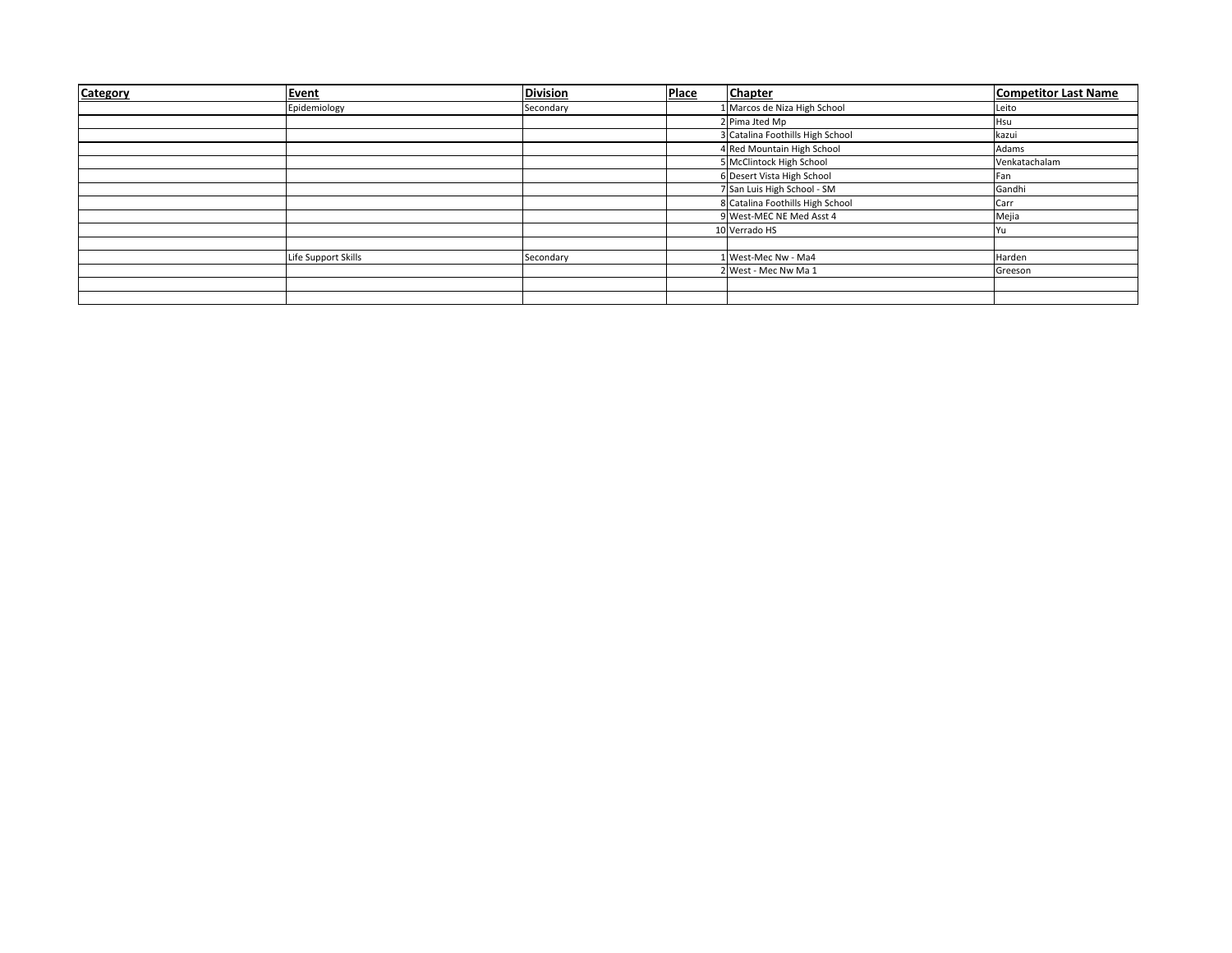| Category | <b>Event</b>  | <b>Division</b> | Place | <b>Chapter</b>                    | <b>Competitor Last Name</b> |
|----------|---------------|-----------------|-------|-----------------------------------|-----------------------------|
|          | Public Health | Middle School   |       | 1 Queen Creek Middle School       | Skousen                     |
|          |               |                 |       | 1 Queen Creek Middle School       | McDowell                    |
|          |               |                 |       | 1 Queen Creek Middle School       | Cronin                      |
|          |               |                 |       | 1 Queen Creek Middle School       | Veal                        |
|          |               |                 |       | 1 Queen Creek Middle School       | Alleman                     |
|          |               |                 |       | 2 Glendale Landmark Middle School | Pasaye                      |
|          |               |                 |       | 2 Glendale Landmark Middle School | Aguilar                     |
|          |               |                 |       | 2 Glendale Landmark Middle School | Usmanova                    |
|          |               |                 |       | 3 Queen Creek Middle School       | Guzman                      |
|          |               |                 |       | 3 Queen Creek Middle School       | Sagnella-Keogh              |
|          |               |                 |       | 3 Queen Creek Middle School       | Bencomo                     |
|          |               |                 |       |                                   |                             |
|          |               | Secondary       |       | 1 Sandra Day O'Connor HS          | Vasko                       |
|          |               |                 |       | 1 Sandra Day O'Connor HS          | Dickerson                   |
|          |               |                 |       | 2 Lee William HS-SM               | Menk                        |
|          |               |                 |       | 2 Lee Williams HS-NS              | Hecker                      |
|          |               |                 |       | 3 Youngker High School            | Divinski                    |
|          |               |                 |       | 3 Youngker High School            | Green                       |
|          |               |                 |       | 4 West-Mec Nw - Ma3               | Griep                       |
|          |               |                 |       | 4 West - Mec Nw Ma 1              | Puerta                      |
|          |               |                 |       | 4 West-Mec Nw - Ma3               | Valdez                      |
|          |               |                 |       | 4 West - Mec Nw Ma 1              | Herd                        |
|          |               |                 |       | 4 West-Mec Nw - Ma3               | Felix                       |
|          |               |                 |       | 4 West - Mec Nw Ma 1              | Reyes                       |
|          |               |                 |       | 5 San Luis High School            | Ruvalcaba                   |
|          |               |                 |       | 5 San Luis High School            | Diaz                        |
|          |               |                 |       | 6 West-MEC NE MA 2                | Caspi                       |
|          |               |                 |       | 6 West-MEC NE MA 2                | Abdullahi                   |
|          |               |                 |       | 6 West-MEC NE MA 2                | Montague                    |
|          |               |                 |       | 6 West-MEC NE MA 2                | Columbus                    |
|          |               |                 |       | 7 West-MEC NE Med Asst 4          | Street                      |
|          |               |                 |       | 7 West-MEC NE Med Asst 4          | Wohrle                      |
|          |               |                 |       | 7 West-MEC NE Med Asst 3          | Koenig                      |
|          |               |                 |       | 8 Douglas High School             | Encinas                     |
|          |               |                 |       | 8 Douglas High School             | Martinez                    |
|          |               |                 |       | 8 Douglas High School             | Cruz                        |
|          |               |                 |       | 8 Douglas High School             | Nieblas                     |
|          |               |                 |       | 8 Douglas High School             | Zazueta                     |
|          |               |                 |       | 9 Douglas High School             | Meraz                       |
|          |               |                 |       | 9 Douglas HS                      | Flores                      |
|          |               |                 |       | 9 Douglas High School             | Amaya                       |
|          |               |                 |       | 9 Douglas High School             | Ochoa                       |
|          |               |                 |       | 9 Douglas High School             | Acosta                      |
|          |               |                 |       | 10 Shadow Ridge HS                | Hickson                     |
|          |               |                 |       | 10 Shadow Ridge HS                | Perez                       |
|          |               |                 |       | 10 Shadow Ridge HS                | Hermiz                      |
|          |               |                 |       | 10 Shadow Ridge HS                | Pelagio                     |
|          |               |                 |       | 10 Shadow Ridge HS                | Gilley                      |
|          |               |                 |       |                                   |                             |
|          |               |                 |       |                                   |                             |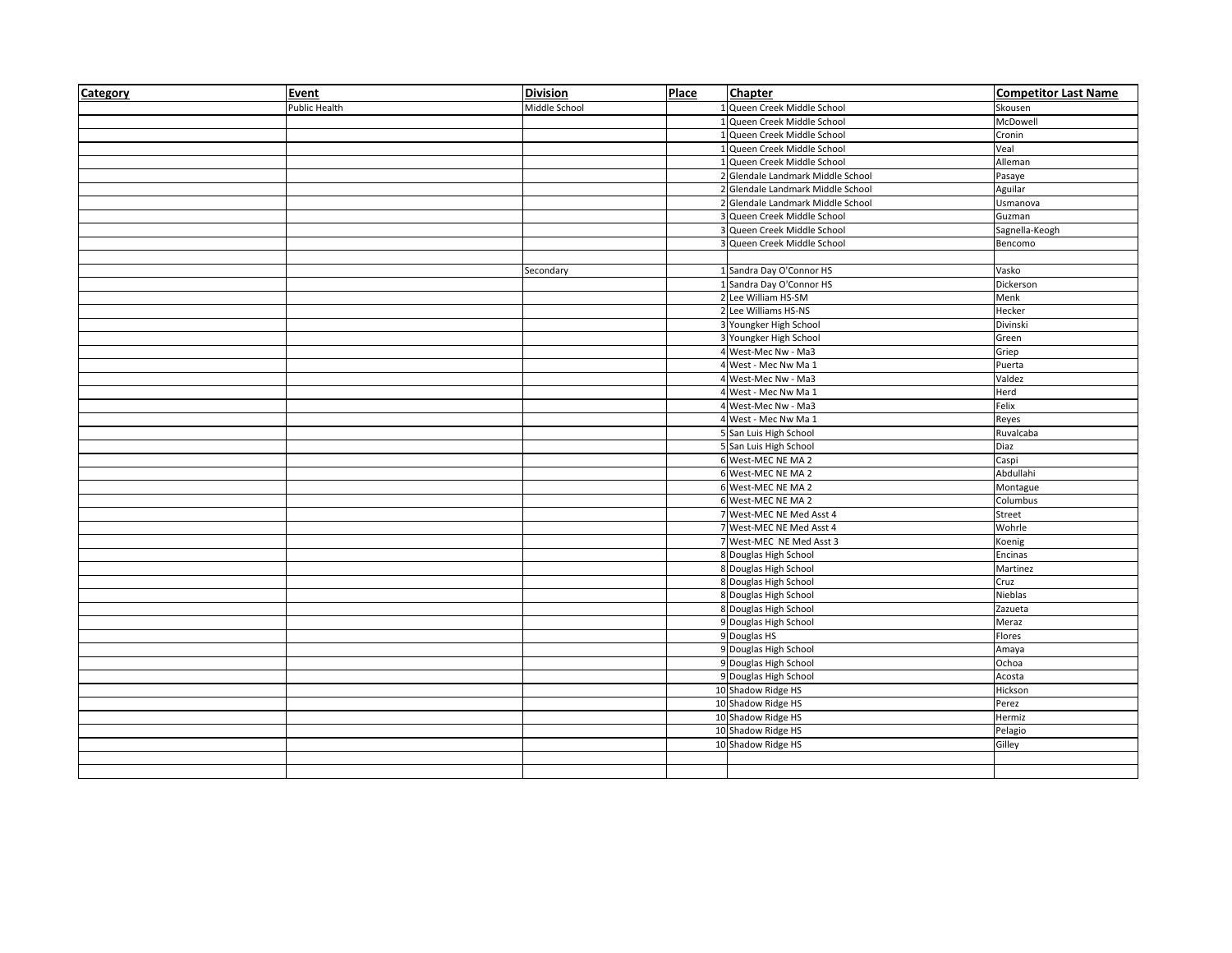| Category                 | <b>Event</b>                  | <b>Division</b>           | Place | <b>Chapter</b>                                     | <b>Competitor Last Name</b> |
|--------------------------|-------------------------------|---------------------------|-------|----------------------------------------------------|-----------------------------|
| <b>Leadership Events</b> |                               |                           |       |                                                    |                             |
|                          | Extemporaneous Health Poster  | Postsecondary/Collegiate  |       | 1 East Valley Institute of Technology PS - AM      | Jones                       |
|                          |                               |                           |       |                                                    |                             |
|                          |                               | Secondary                 |       | 1 West-MEC NE Med Asst 4                           | Fernandez                   |
|                          |                               |                           |       | 2 Casteel High School                              | Ngo                         |
|                          |                               |                           |       | 3 West-MEC SW PHARM2                               | Nguyen                      |
|                          |                               |                           |       | 4 Copper Canyon High School                        | Cross                       |
|                          |                               |                           |       | 5 Evit - Emt Pm                                    | Georgieva                   |
|                          |                               |                           |       | 6 Amphitheater High School                         | Salazar Rubino              |
|                          |                               |                           |       | 7 Queen Creek Hs - Sports Med                      | Hatrman                     |
|                          |                               |                           |       | 8 Agua Fria High School 39090                      | Enriquez                    |
|                          |                               |                           |       | 9 West Mec - Nec Veterinary Assisting              | Baumgartner                 |
|                          |                               |                           |       | 10 Paradise Valley High School - CREST             | Naiyer                      |
|                          |                               |                           |       |                                                    |                             |
|                          |                               |                           |       |                                                    |                             |
|                          | Extemporaneous Health Poster  | Middle School             |       | 1 Queen Creek Middle School                        | Clark                       |
|                          |                               |                           |       | 2 Glendale Landmark Middle School                  | Villareal                   |
|                          |                               |                           |       | 3 Glendale Landmark Middle School                  | Perea Ramirez               |
|                          |                               |                           |       | 4 Newell Barney Middle School                      | Clark                       |
|                          |                               |                           |       | 5 Queen Creek Middle School                        | Johnson                     |
|                          |                               |                           |       | 6 Newell Barney Middle School                      | Varela                      |
|                          |                               |                           |       | 7 Glendale Landmark Middle School                  | DeLatorre                   |
|                          |                               |                           |       |                                                    |                             |
|                          |                               |                           |       |                                                    |                             |
|                          | <b>Extemporaneous Writing</b> | Postsecondary/Collegiate  |       | 1 Central Arizona Valley Institute of Tech - PS DA | Altamirano Soto             |
|                          |                               |                           |       |                                                    |                             |
|                          |                               | Secondary                 |       | 1 Paradise Valley High School - CREST              | Schmelzeis                  |
|                          |                               |                           |       | 2 Perry High School                                | <b>Burgess</b>              |
|                          |                               |                           |       | 3 Casa Grande Union High School                    | McFann                      |
|                          |                               |                           |       | 4 West - Mec Nw Ma 1                               | Harrison                    |
|                          |                               |                           |       | 5 West Mec - Nec Veterinary Assisting              | Nguyen                      |
|                          |                               |                           |       | 6 Paradise Valley High School - CREST              | Johnson                     |
|                          |                               |                           |       | 7 Ganado HS                                        | Lester                      |
|                          |                               |                           |       | 8 Sandra Day O'Connor HS                           | Banini                      |
|                          |                               |                           |       | 9 Mesquite High School                             | Daniel                      |
|                          |                               |                           |       | 10 West-Mec Nw - Ma4                               | Schlagel                    |
|                          |                               |                           |       |                                                    |                             |
|                          |                               | Health Career Photography |       | 1 West-MEC SW MA2                                  | Miranda                     |
|                          |                               |                           |       | 2 Mountain Ridge High School                       | Prabakaran                  |
|                          |                               |                           |       | 3 West-MEC Vet Asst 3                              | Porco                       |
|                          |                               |                           |       | 4 Paradise Valley HS - StarTECH                    | Dulay                       |
|                          |                               |                           |       | 5 Ironwood High School                             | Nguyen                      |
|                          |                               |                           |       | 6 Buckeye Union HS                                 | Jakubowski                  |
|                          |                               |                           |       | 7 Cienega High School                              | Bell                        |
|                          |                               |                           |       | 8 Amphitheater High School                         | Hernandez                   |
|                          |                               |                           |       | 9 Kofa HS                                          | Gurrola-Hernandez           |
|                          |                               |                           |       | 10 Kofa Hs Sm                                      | Rodriguez Rosales           |
|                          |                               |                           |       |                                                    |                             |
|                          |                               |                           |       |                                                    |                             |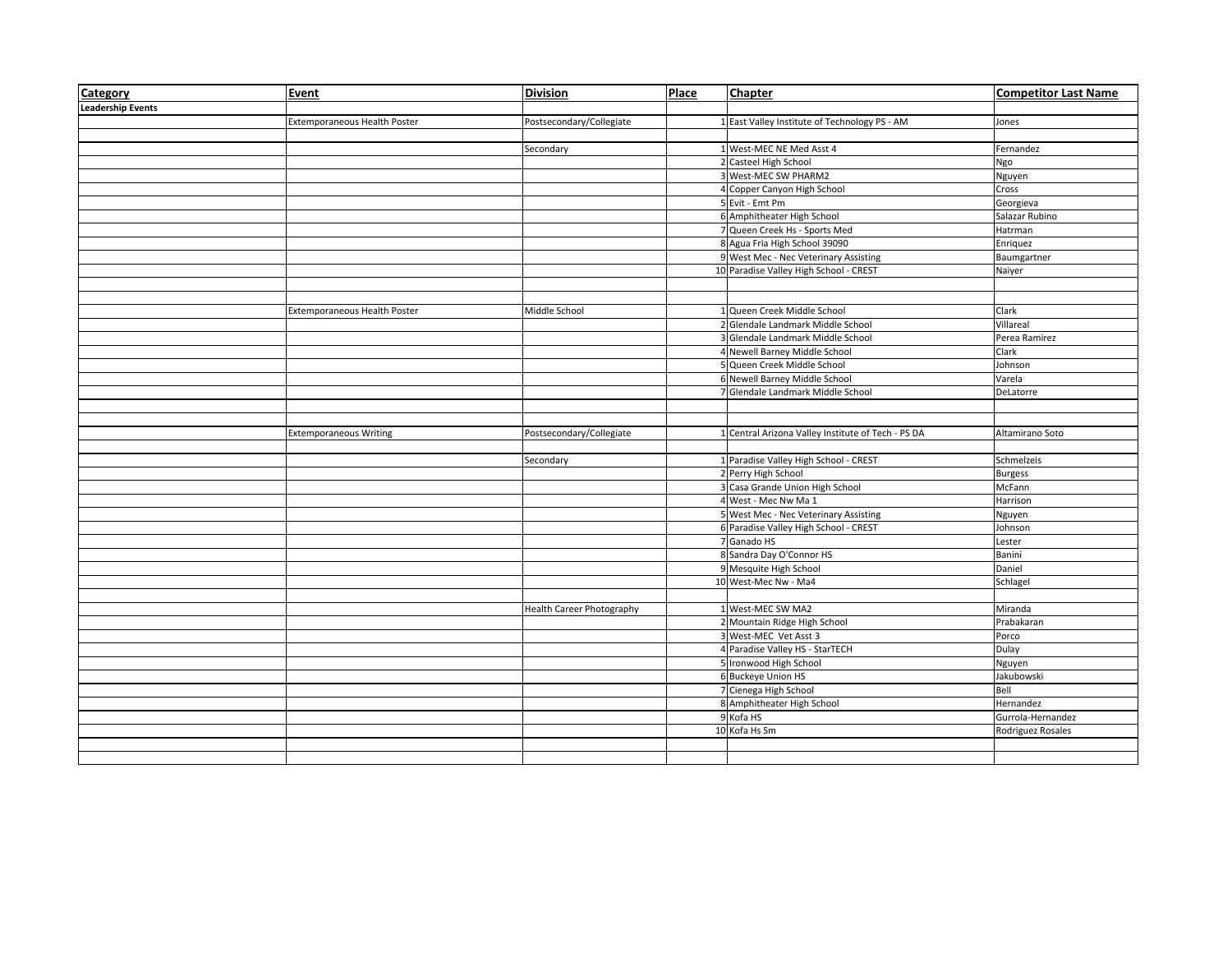| Category | Event                                      | <b>Division</b>          | Place | <b>Chapter</b>                                       | <b>Competitor Last Name</b> |
|----------|--------------------------------------------|--------------------------|-------|------------------------------------------------------|-----------------------------|
|          | <b>Healthy Lifestyle</b>                   | Middle School            |       | Queen Creek Middle School                            | ORourke                     |
|          |                                            |                          |       | Queen Creek Middle School                            | Allen                       |
|          |                                            |                          |       |                                                      |                             |
|          |                                            | Postsecondary/Collegiate |       | 1 Grand Canyon University                            | Bole                        |
|          |                                            |                          |       |                                                      |                             |
|          |                                            | Secondary                |       | 1 Marcos de Niza High School                         | Calderon                    |
|          |                                            |                          |       | 2 West-MEC SW MA2                                    | Hernandez                   |
|          |                                            |                          |       | 3 West-MEC SW MA4                                    | Medina                      |
|          |                                            |                          |       | 4 West-MEC SW MA4                                    | Guzman                      |
|          |                                            |                          |       | 5 Willow Canyon High School-ML                       | Harris                      |
|          |                                            |                          |       | 6 Willow Canyon High School-SM                       | Pittatsis                   |
|          |                                            |                          |       | 7 Willow Canyon High School-ML                       | Forysiak                    |
|          |                                            |                          |       | 8 West-MEC NW - DA                                   | Rahmani                     |
|          |                                            |                          |       | 9 Buena High School                                  | Ryan                        |
|          |                                            |                          |       | 10 West - MEC NW PTT 2                               | Good                        |
|          |                                            |                          |       |                                                      |                             |
|          | <b>Interviewing Skills</b>                 | Secondary                |       | 1 Glendale Union High School District                | Espinoza                    |
|          |                                            |                          |       | 2 West Mec Sw - Ma1                                  | Rios                        |
|          |                                            |                          |       | 3 East Valley Institute Of Technology A&p Pm         | Hancock                     |
|          |                                            |                          |       |                                                      |                             |
|          | <b>Job Seeking Skills</b>                  | Secondary                |       | 1 Central Arizona Valley Institute of Technology     | Bailey                      |
|          |                                            |                          |       | 2 Pima Jted-Camino Seco Ptt                          | Gladson                     |
|          |                                            |                          |       | 3 Central Arizona Valley Institute of Technology     | Ochoa                       |
|          |                                            |                          |       | 4 Paradise Valley High School - CREST                | Manage                      |
|          |                                            |                          |       | 5 Pima County JTED-Master Pieces PT                  |                             |
|          |                                            |                          |       | 6 Cibola HS                                          | Heflin-Smith<br>Llamas      |
|          |                                            |                          |       | 7 West-MEC NE MA AM                                  |                             |
|          |                                            |                          |       |                                                      | Casarrubias                 |
|          |                                            |                          |       | 8 Copper Canyon High School                          | Brown                       |
|          |                                            |                          |       | 9 Copper Canyon High School                          | Ghahate                     |
|          |                                            |                          |       | 10 Glendale Union High School District               | Garcia                      |
|          |                                            |                          |       |                                                      |                             |
|          | <b>Prepared Speaking</b>                   | Middle School            |       | 1 Queen Creek Middle School                          | Dejesus                     |
|          |                                            |                          |       | 2 Queen Creek Middle School                          | Aguilera-Valdez             |
|          |                                            |                          |       | 3 Newell Barney Middle School                        | Brambley                    |
|          |                                            |                          |       |                                                      |                             |
|          |                                            | Secondary                |       | 1 West-MEC NE Pharm 1                                | Danciu                      |
|          |                                            |                          |       | 2 San Tan Foothills High School                      | <b>Borquez</b>              |
|          |                                            |                          |       | 3 Casa Grande Union High School                      | D'souza                     |
|          |                                            |                          |       | 4 Sahuarita High School                              | Castro                      |
|          |                                            |                          |       | 5 Gila Ridge HS SM                                   | Inzunza                     |
|          |                                            |                          |       | 6 West - MEC NW PTT 1                                | Boston                      |
|          |                                            |                          |       | 7 East Valley Institute Of Technology Ma Winstead Am | Sheldon                     |
|          |                                            |                          |       | 8 East Valley Institute of Technology A&P PM         | Spiel                       |
|          |                                            |                          |       | 9 San Tan Foothills High School                      | Rydzak                      |
|          |                                            |                          |       | 10 Queen Creek High School                           | Wymer                       |
|          |                                            |                          |       |                                                      |                             |
|          | Researched Persuasive Writing and Speaking | Secondary                |       | 1 Paradise Valley High School - CREST                | Desai                       |
|          |                                            |                          |       | 2 Douglas HS                                         | Anaya                       |
|          |                                            |                          |       | 3 Buena HS                                           | Espana                      |
|          |                                            |                          |       | 4 Agua Fria High School 39090                        | Haney                       |
|          |                                            |                          |       | 5 Paradise Valley HS                                 | Pezzano                     |
|          |                                            |                          |       | 6 West-MEC NE Pharm 2                                | Khalaf                      |
|          |                                            |                          |       | 7 East Valley Institute of Technology A&P PM         | Hopper                      |
|          |                                            |                          |       | 8 West-MEC Vet Asst 3                                | Beardsley                   |
|          |                                            |                          |       | 9 Douglas High School                                | Carrazco                    |
|          |                                            |                          |       | 10 Shadow Ridge HS                                   | Horton                      |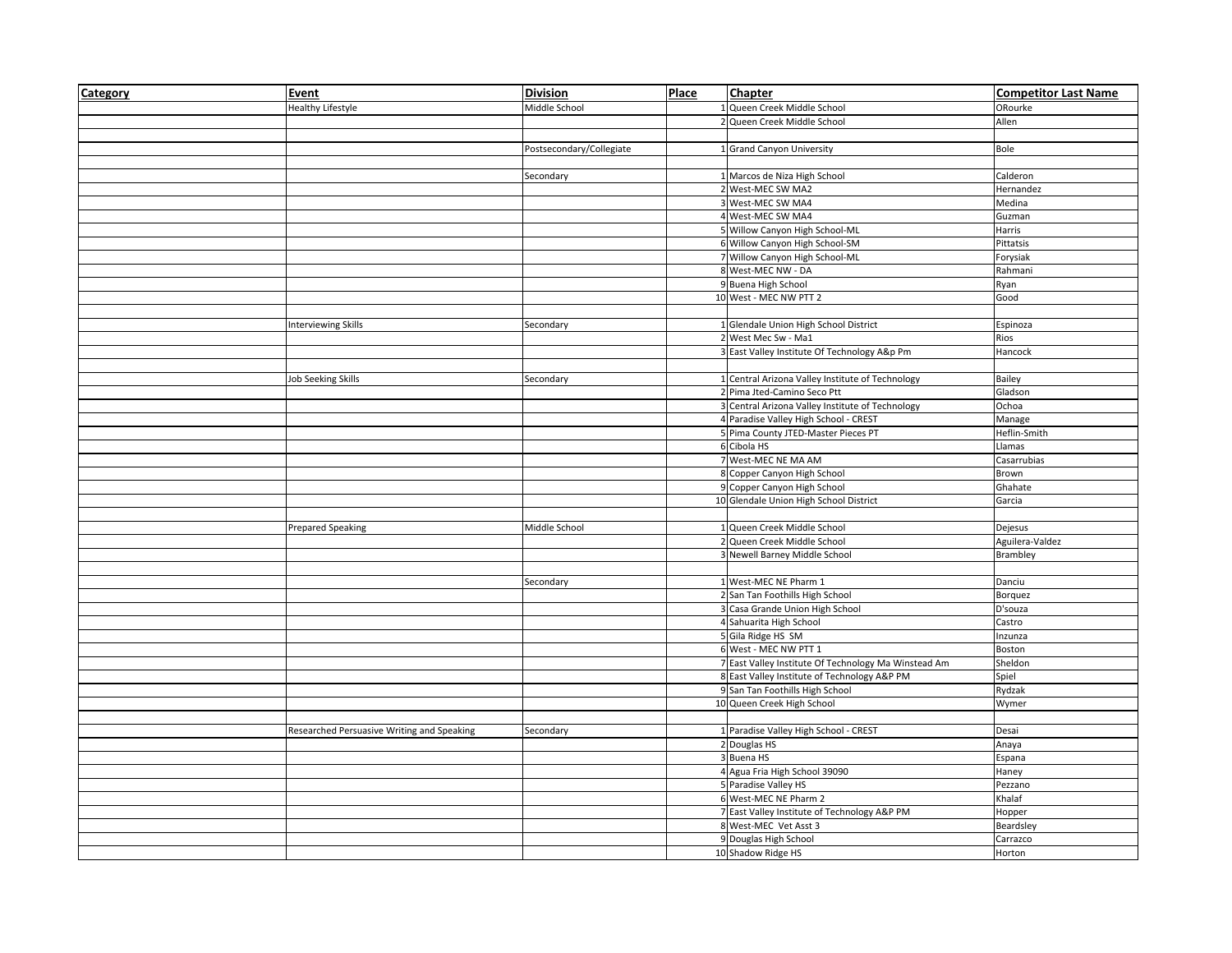| Category               | Event                    | <b>Division</b>          | Place | <b>Chapter</b>                        | <b>Competitor Last Name</b> |
|------------------------|--------------------------|--------------------------|-------|---------------------------------------|-----------------------------|
|                        |                          |                          |       |                                       |                             |
|                        | <b>Speaking Skills</b>   | Secondary                |       | Glendale Union High School District   | Garcia                      |
|                        |                          |                          |       |                                       |                             |
|                        |                          |                          |       |                                       |                             |
| <b>Teamwork Events</b> |                          |                          |       |                                       |                             |
|                        | <b>Biomedical Debate</b> | Postsecondary/Collegiate |       | Arizona State University - Tempe/dt   | Nicolacoudis                |
|                        |                          |                          |       | Arizona State University - Tempe/dt   | Talley                      |
|                        |                          |                          |       | Arizona State University - Tempe/dt   | Margolies                   |
|                        |                          |                          |       | Arizona State University - Tempe/dt   | Loper                       |
|                        |                          |                          |       |                                       |                             |
|                        |                          | Secondary                |       | Desert Vista High School              | Bakshi                      |
|                        |                          |                          |       | Desert Vista High School              | Hoang                       |
|                        |                          |                          |       | Desert Vista High School              | Grossberg                   |
|                        |                          |                          |       | 2 Desert Vista High School            | Wong                        |
|                        |                          |                          |       | 2 Desert Vista High School            | Kim                         |
|                        |                          |                          |       | 2 Desert Vista High School            | Cooley                      |
|                        |                          |                          |       | <b>Estrella Foothills High School</b> | Newman                      |
|                        |                          |                          |       | <b>Estrella Foothills High School</b> | Powe                        |
|                        |                          |                          |       | 3 Estrella Foothills High School      | Garnica                     |
|                        |                          |                          |       | 3 Estrella Foothills High School      | Hassman                     |
|                        |                          |                          |       | 4 Agua Fria High School 39090         | Kostic                      |
|                        |                          |                          |       | 4 Agua Fria High School 39090         | Montes de Oca               |
|                        |                          |                          |       | 4 Agua Fria High School 39090         | Medrano                     |
|                        |                          |                          |       | 4 Agua Fria High School 39090         | Dunne                       |
|                        |                          |                          |       | 5 Gila Ridge High School - NS SS      | <b>Binder</b>               |
|                        |                          |                          |       | 5 Gila Ridge High School - NS SS      | Gray                        |
|                        |                          |                          |       | 5 Gila Ridge High School - NS SS      | Whitney                     |
|                        |                          |                          |       | 5 Gila Ridge HS SM                    | sundwall                    |
|                        |                          |                          |       | 6 West-MEC SW PHARM2                  | Stewart                     |
|                        |                          |                          |       | 6 West-MEC SW PHARM2                  | Noll                        |
|                        |                          |                          |       | 6 West-MEC SW PHARM2                  | Recard                      |
|                        |                          |                          |       | West - MEC NW PTT 2                   | Moyer                       |
|                        |                          |                          |       | West - MEC NW PTT 1                   | Fosgreen-Schwerdt           |
|                        |                          |                          |       | 7 West - MEC NW PTT 2                 | Toxqui                      |
|                        |                          |                          |       | 7 West - MEC NW PTT 2                 | Rocha                       |
|                        |                          |                          |       | 8 Alhambra High School                | Martinez                    |
|                        |                          |                          |       | 8 Alhambra High School                | Valdez Garcia               |
|                        |                          |                          |       | 8 Alhambra High School                | Miller                      |
|                        |                          |                          |       |                                       |                             |
|                        |                          |                          |       |                                       |                             |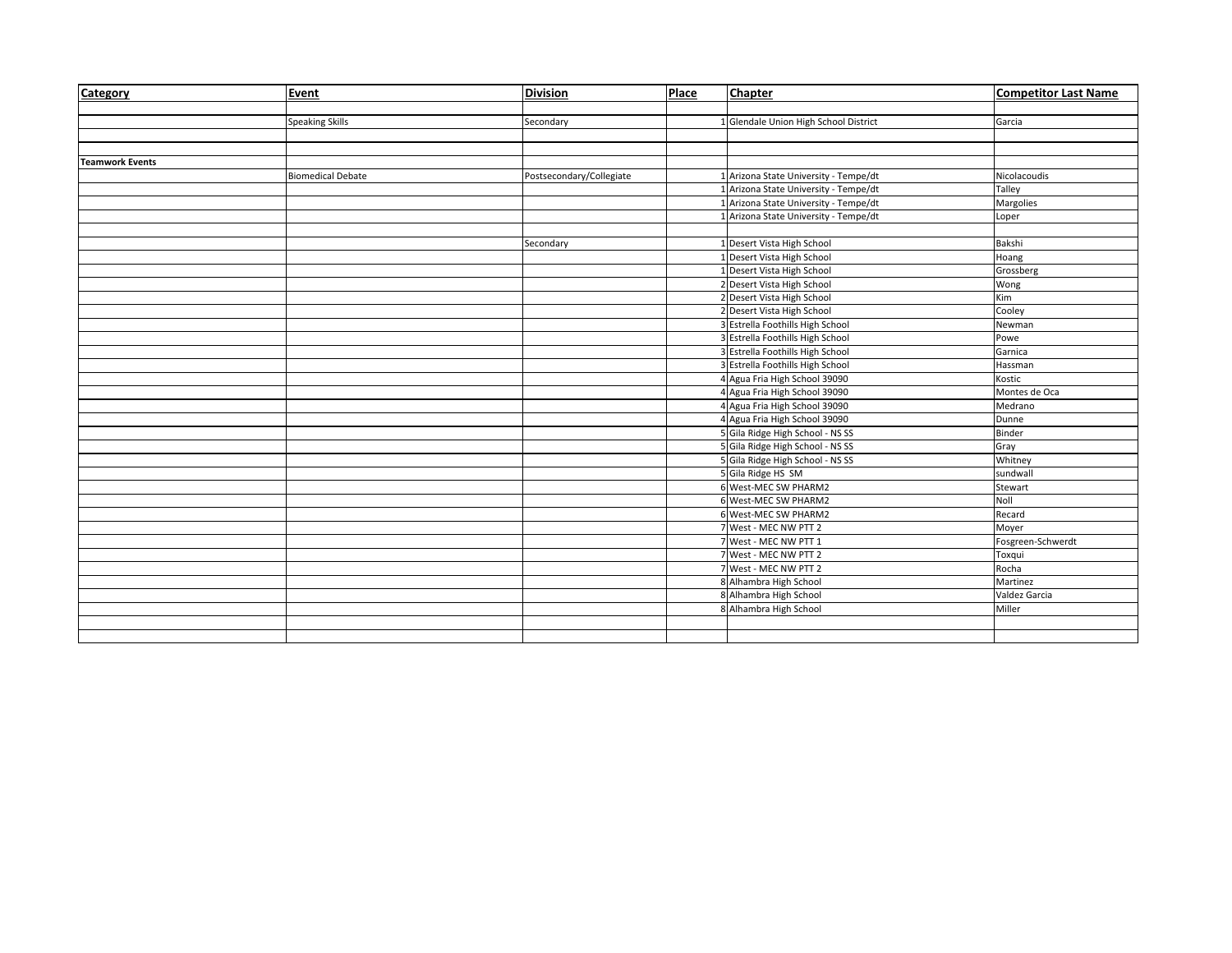| Category | Event                      | <b>Division</b>          | Place | <b>Chapter</b>                        | <b>Competitor Last Name</b> |
|----------|----------------------------|--------------------------|-------|---------------------------------------|-----------------------------|
|          | <b>Community Awareness</b> | Postsecondary/Collegiate |       | <b>Grand Canyon University</b>        | Huls                        |
|          |                            |                          |       | <b>Grand Canyon University</b>        | Merhavy                     |
|          |                            |                          |       |                                       |                             |
|          |                            | Secondary                |       | 1 Douglas High School                 | Montano                     |
|          |                            |                          |       | Douglas High School                   | Rivera                      |
|          |                            |                          |       | 1 Douglas High School                 | Lucero                      |
|          |                            |                          |       | 2 West-MEC NE Med Asst 4              | Kusi                        |
|          |                            |                          |       | West-MEC NE Med Asst 4                | Johnson                     |
|          |                            |                          |       | 2 West-MEC NE Med Asst 4              | Gutierrez                   |
|          |                            |                          |       | 2 West-MEC NE Med Asst 4              | Nevarez                     |
|          |                            |                          |       | Cochise JTED - Benson HS              | Sutton                      |
|          |                            |                          |       | Cochise JTED - Benson HS              | Engelhardt                  |
|          |                            |                          |       | 4 Dysart High School                  | <b>Bianes</b>               |
|          |                            |                          |       | 4 Dysart High School                  | Blandford                   |
|          |                            |                          |       | 4 Dysart High School                  | Anderson                    |
|          |                            |                          |       | 5 Marcos de Niza High School          | Whitehair                   |
|          |                            |                          |       | Marcos de Niza High School            | Torres                      |
|          |                            |                          |       | 6 West Mec - Vet Asst                 | Molina                      |
|          |                            |                          |       | 6 West Mec - Vet Asst                 | McMillan                    |
|          |                            |                          |       | 6 West Mec - Vet Asst                 | Burney                      |
|          |                            |                          |       | 6 West Mec - Vet Asst                 | Estrada                     |
|          |                            |                          |       | 7 West-MEC SW MA2                     | Alvarez                     |
|          |                            |                          |       | <b>West-MEC SW MA2</b>                | Peralta                     |
|          |                            |                          |       | West-MEC SW MA2                       | Skinner                     |
|          |                            |                          |       | 8 Glendale Union High School District | Pyakurel                    |
|          |                            |                          |       | 8 Glendale Union High School District | <b>Barat Ali</b>            |
|          |                            |                          |       | 9 Buckeye Union HS                    | Villa                       |
|          |                            |                          |       | 9 Buckeye Union HS                    | Smith                       |
|          |                            |                          |       | 10 Buckeye Union HS                   | Manjarrez                   |
|          |                            |                          |       | 10 Buckeye Union HS                   | Fernandez                   |
|          |                            |                          |       |                                       |                             |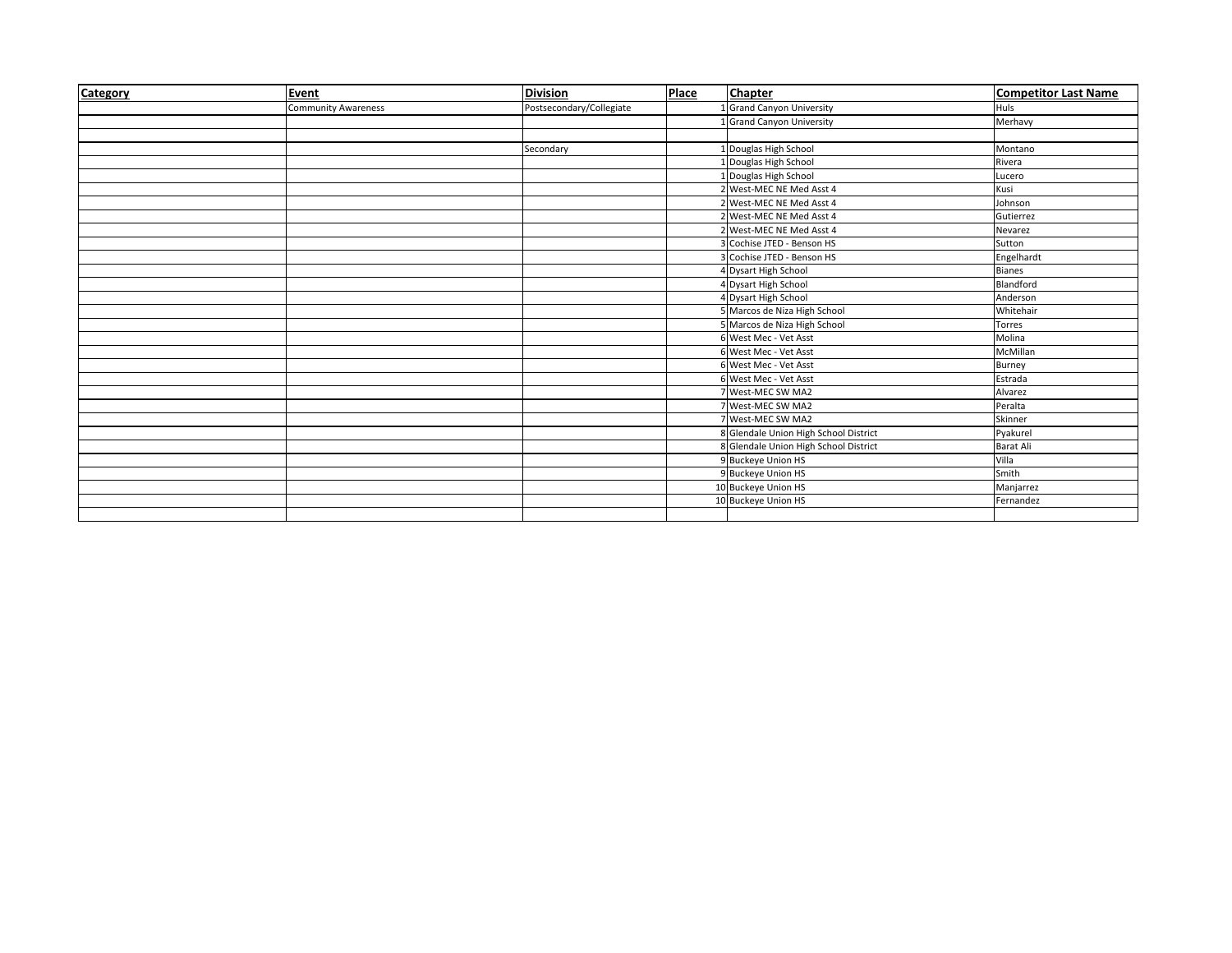| Category | Event                           | <b>Division</b> | Place | <b>Chapter</b>             | <b>Competitor Last Name</b> |
|----------|---------------------------------|-----------------|-------|----------------------------|-----------------------------|
|          | <b>Creative Problem Solving</b> | Secondary       |       | Desert Vista High School   | Condon                      |
|          |                                 |                 |       | Desert Vista High School   | Dias                        |
|          |                                 |                 |       | Desert Vista High School   | Chaudhry                    |
|          |                                 |                 |       | Desert Vista High School   | Rodriguez                   |
|          |                                 |                 |       | Desert Edge High School    | Tran                        |
|          |                                 |                 |       | 2 Desert Edge High School  | Nguyen                      |
|          |                                 |                 |       | 2 Desert Edge High School  | Nguyen                      |
|          |                                 |                 |       | Mountain View HS - BIO     | Williamson                  |
|          |                                 |                 |       | Mountain View HS - BIO     | Olson                       |
|          |                                 |                 |       | Mountain View HS - BIO     | Marcinowski                 |
|          |                                 |                 |       | 4 Desert Vista High School | Sabuwala                    |
|          |                                 |                 |       | 4 Desert Vista High School | Porwal                      |
|          |                                 |                 |       | 4 Desert Vista High School | Kim                         |
|          |                                 |                 |       | 4 Desert Vista High School | Yang                        |
|          |                                 |                 |       | 5 Desert Vista High School | Abundis                     |
|          |                                 |                 |       | 5 Desert Vista High School | <b>Butler</b>               |
|          |                                 |                 |       | 5 Desert Vista High School | Bayih                       |
|          |                                 |                 |       | 5 Desert Vista High School | Cook                        |
|          |                                 |                 |       | 6 Mountain View HS - BIO   | Elfaki                      |
|          |                                 |                 |       | 6 Mountain View HS - BIO   | Ryan                        |
|          |                                 |                 |       | 6 Mountain View HS - BIO   | Reed                        |
|          |                                 |                 |       | Marana High School - SM 2  | Swanson                     |
|          |                                 |                 |       | Marana High School - SM 2  | Bednorz                     |
|          |                                 |                 |       | Marana High School - SM 2  | Norman                      |
|          |                                 |                 |       | Marana High School - SM 2  | Kukiela                     |
|          |                                 |                 |       | 8 Desert Vista High School | Bagby                       |
|          |                                 |                 |       | 8 Desert Vista High School | Kim                         |
|          |                                 |                 |       | 8 Desert Vista High School | Mitchell                    |
|          |                                 |                 |       | 8 Desert Vista High School | Reny                        |
|          |                                 |                 |       | 9 West-Mec Nw - Ma4        | Hozan                       |
|          |                                 |                 |       | 9 West - MEC NW MA 2       | Ilioi                       |
|          |                                 |                 |       | 9 West - MEC NW MA 2       | Meneses Chacon              |
|          |                                 |                 |       | 9 West - MEC NW MA 2       | Lara                        |
|          |                                 |                 |       | 10 West-MEC SW MA1         | Swartz                      |
|          |                                 |                 |       | 10 West-MEC SW MA1         | Cholley                     |
|          |                                 |                 |       | 10 West-MEC SW MA1         | Davila                      |
|          |                                 |                 |       |                            |                             |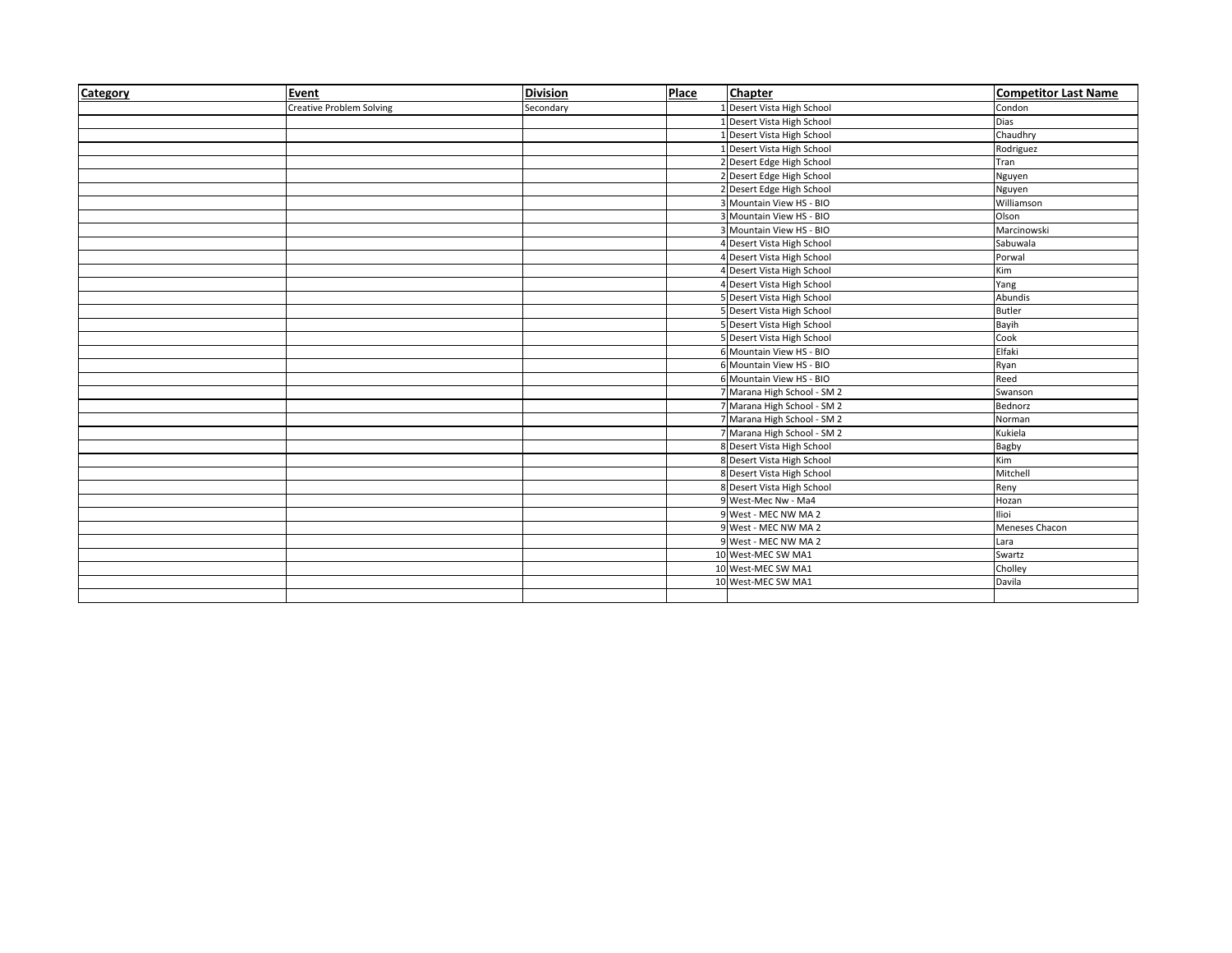| Category | Event                              | <b>Division</b> | Place | <b>Chapter</b>                     | <b>Competitor Last Name</b> |
|----------|------------------------------------|-----------------|-------|------------------------------------|-----------------------------|
|          | <b>Existing Medical Innovation</b> | Secondary       |       | McClintock High School             | Organek                     |
|          |                                    |                 |       | McClintock High School             | Sengupta                    |
|          |                                    |                 |       | McClintock High School             | Gomez                       |
|          |                                    |                 |       | 2 Pima County JTED-Master Pieces   | Crandall                    |
|          |                                    |                 |       | 2 Pima County JTED-Master Pieces   | Verdugo Guerrero            |
|          |                                    |                 |       | 3 La Joya HS                       | Mcleod                      |
|          |                                    |                 |       | 3 La Joya HS                       | Garcia                      |
|          |                                    |                 |       | La Joya HS                         | Anaya                       |
|          |                                    |                 |       | La Joya HS                         | Figueroa                    |
|          |                                    |                 |       | Verrado HS                         | Johns                       |
|          |                                    |                 |       | 4 Verrado HS                       | Kamp                        |
|          |                                    |                 |       | Verrado HS                         | Horger                      |
|          |                                    |                 |       | Verrado HS                         | Balik                       |
|          |                                    |                 |       | Pima County JTED - Master Pieces   | Soto                        |
|          |                                    |                 |       | 5 Pima County JTED - Master Pieces | Gonzalez-Montion            |
|          |                                    |                 |       | 5 Pima County JTED - Master Pieces | Aranda                      |
|          |                                    |                 |       | 5 Pima County JTED - Master Pieces | Vu                          |
|          |                                    |                 |       | 6 Dysart High School               | Dickson                     |
|          |                                    |                 |       | 6 Dysart High School               | Zamora                      |
|          |                                    |                 |       | 6 Dysart High School               | Rocha                       |
|          |                                    |                 |       | 6 Dysart High School               | Morris                      |
|          |                                    |                 |       | 7 Douglas High School              | Quijada                     |
|          |                                    |                 |       | 7 Douglas High School              | Esquer                      |
|          |                                    |                 |       | 7 Douglas High School              | Salazar                     |
|          |                                    |                 |       | 7 Douglas High School              | Aguirre                     |
|          |                                    |                 |       | 8 Douglas High School              | Ortiz                       |
|          |                                    |                 |       | 8 Douglas High School              | Ochoa Laguna                |
|          |                                    |                 |       | 8 Douglas High School              | Hernandez                   |
|          |                                    |                 |       | 9 Catalina Foothills High School   | Sotelo                      |
|          |                                    |                 |       | 9 Catalina Foothills High School   | Cho                         |
|          |                                    |                 |       | 10 Douglas High School             | Montano                     |
|          |                                    |                 |       | 10 Douglas HS                      | Vasquez                     |
|          |                                    |                 |       | 10 Douglas High School             | Lopez                       |
|          |                                    |                 |       |                                    |                             |
|          |                                    |                 |       |                                    |                             |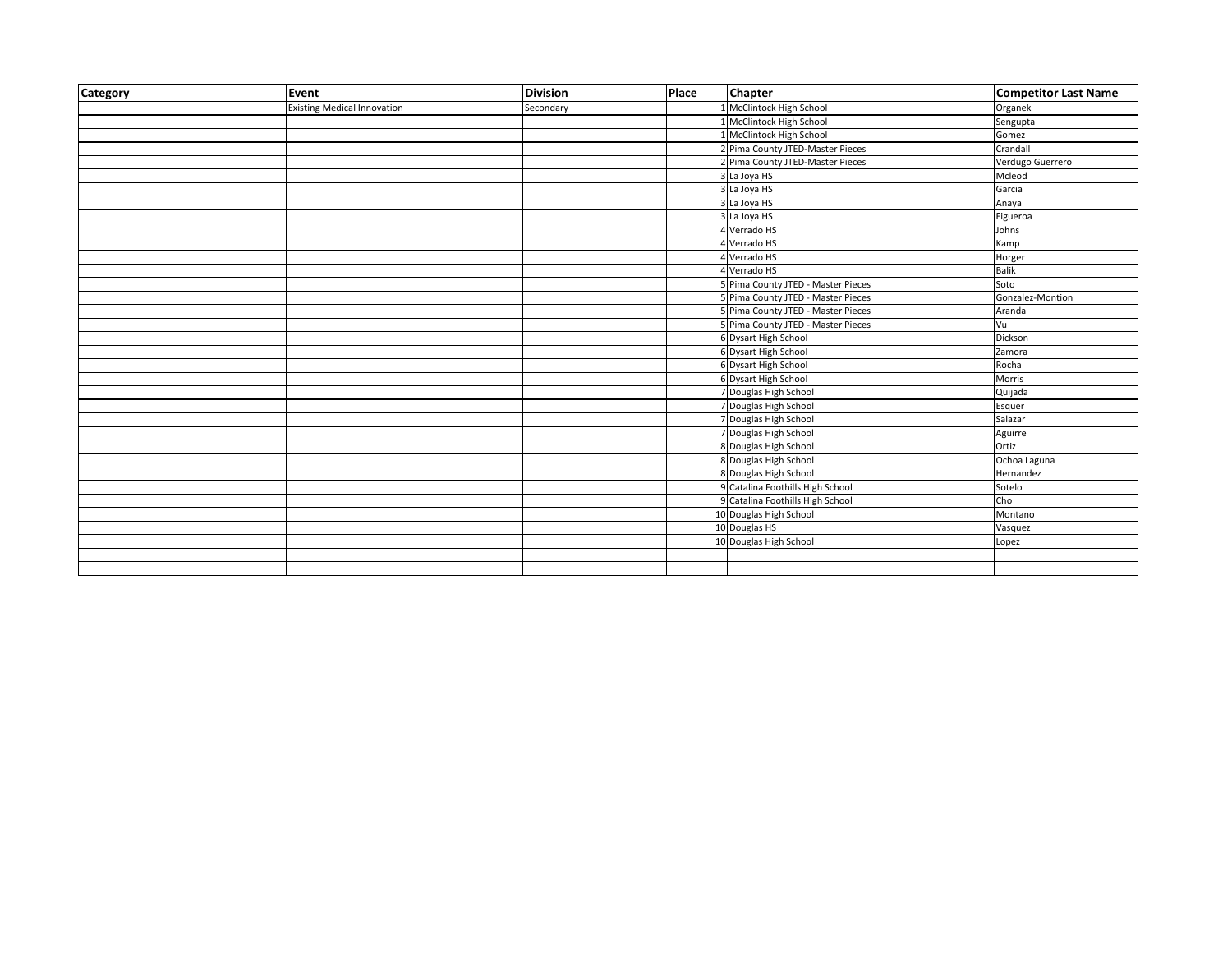| Category | Event            | <b>Division</b>          | Place | <b>Chapter</b>                        | <b>Competitor Last Name</b> |
|----------|------------------|--------------------------|-------|---------------------------------------|-----------------------------|
|          | Forensic Science | Postsecondary/Collegiate |       | Arizona State University - Tempe/dt   | Morgenthaler                |
|          |                  |                          |       | Arizona State University - Tempe/dt   | Williams                    |
|          |                  |                          |       |                                       |                             |
|          |                  | Secondary                |       | McClintock High School                | Cheng                       |
|          |                  |                          |       | McClintock High School                | <b>Ellis</b>                |
|          |                  |                          |       | 2 Desert Vista High School            | Jiam                        |
|          |                  |                          |       | 2 Desert Vista High School            | Kho                         |
|          |                  |                          |       | <b>Basha High School</b>              | Steele                      |
|          |                  |                          |       | <b>Basha High School</b>              | House                       |
|          |                  |                          |       | 4 San Tan Foothills High School       | LaPoint                     |
|          |                  |                          |       | San Tan Foothills High School         | Gonzalez                    |
|          |                  |                          |       | 5 Sandra Day O'Connor HS              | Flett                       |
|          |                  |                          |       | 5 Sandra Day O'Connor HS              | Vu                          |
|          |                  |                          |       | 6 Chino Valley High School            | Hedlund                     |
|          |                  |                          |       | 6 Chino Valley High School            | Shields                     |
|          |                  |                          |       | Desert Vista High School              | Liu                         |
|          |                  |                          |       | Desert Vista High School              | Yoon                        |
|          |                  |                          |       | 8 San Tan Foothills High School       | Castelli                    |
|          |                  |                          |       | 8 San Tan Foothills High School       | Martinez                    |
|          |                  |                          |       | <b>Catalina Foothills High School</b> | <b>Bhola</b>                |
|          |                  |                          |       | 9 Catalina Foothills High School      | Zhou                        |
|          |                  |                          |       | 10 Basha High School                  | Parks-Ross                  |
|          |                  |                          |       | 10 Basha High School                  | Dunn                        |
|          |                  |                          |       |                                       |                             |
|          |                  |                          |       |                                       |                             |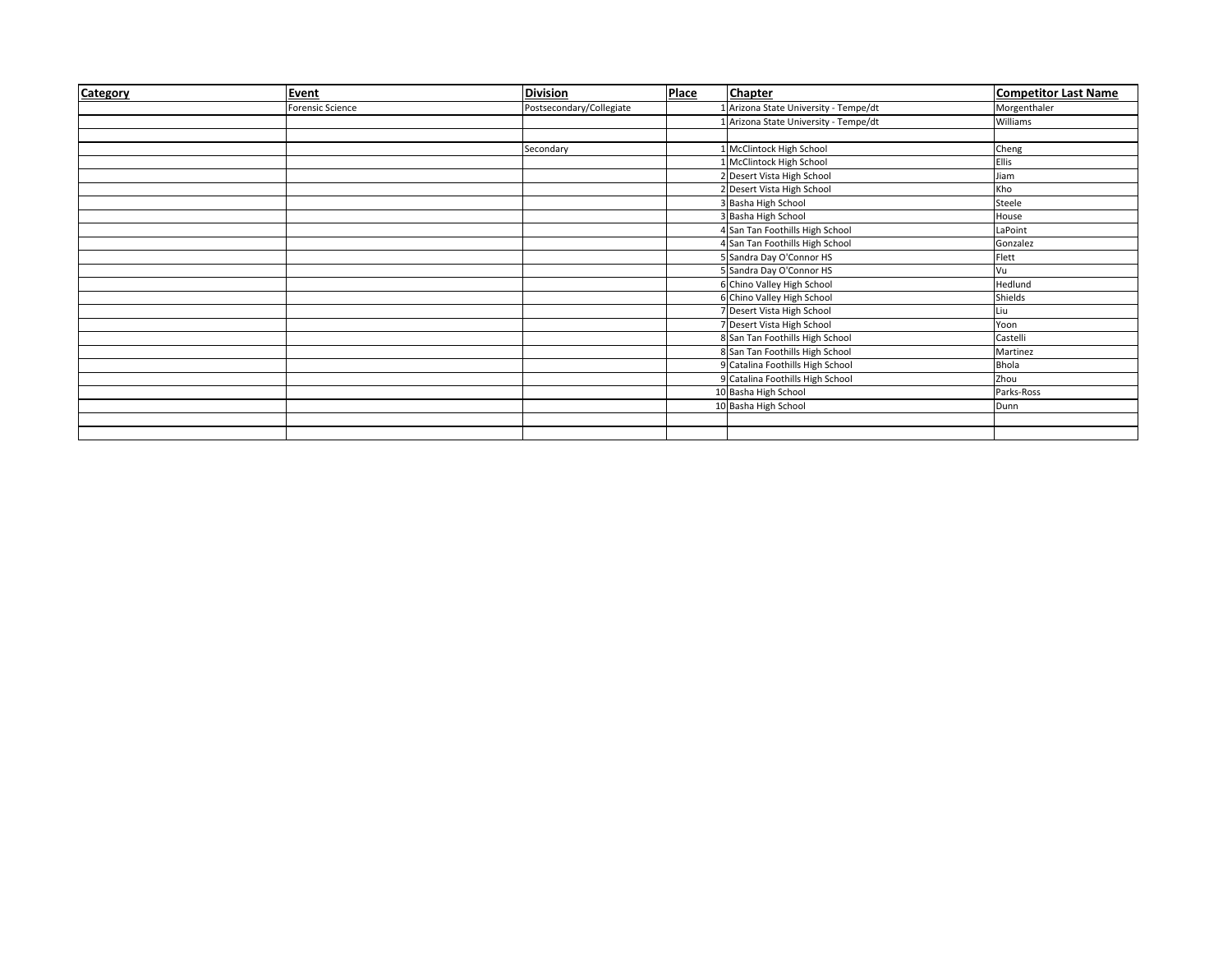| Category | Event                 | <b>Division</b>          | Place | <b>Chapter</b>                    | <b>Competitor Last Name</b> |
|----------|-----------------------|--------------------------|-------|-----------------------------------|-----------------------------|
|          | Health Career Display | Middle School            |       | 1 Queen Creek Middle School       | Crowley                     |
|          |                       |                          |       | 1 Queen Creek Middle School       | Thompson                    |
|          |                       |                          |       | 2 Glendale Landmark Middle School | Neilson                     |
|          |                       |                          |       | 2 Glendale Landmark Middle School | Maynes                      |
|          |                       |                          |       | 3 Newell Barney Middle School     | Moonsammy                   |
|          |                       |                          |       | 3 Newell Barney Middle School     | Arevalo                     |
|          |                       |                          |       | 4 Glendale Landmark Middle School | Perea                       |
|          |                       |                          |       | 4 Glendale Landmark Middle School | Prado                       |
|          |                       |                          |       | 5 Glendale Landmark Middle School | Shbur                       |
|          |                       |                          |       | 5 Glendale Landmark Middle School | Watson                      |
|          |                       |                          |       |                                   |                             |
|          |                       | Postsecondary/Collegiate |       | 1 Grand Canyon University         | Martinez                    |
|          |                       |                          |       | 1 Grand Canyon University         | Peelman                     |
|          |                       |                          |       |                                   |                             |
|          |                       | Secondary                |       | 1 West Mec Sw - Ma1               | Kurus                       |
|          |                       |                          |       | 1 West Mec Sw - Ma1               | Martinez                    |
|          |                       |                          |       | 2 West-MEC NE MA AM               | Nutter                      |
|          |                       |                          |       | 2 West-MEC NE MA AM               | Ford                        |
|          |                       |                          |       | 3 West-MEC NE MA AM               | Ramirez                     |
|          |                       |                          |       | 3 West-MEC NE MA AM               | Gonzalez                    |
|          |                       |                          |       | 4 West-MEC NE-MA1                 | Tran                        |
|          |                       |                          |       | 4 West-MEC NE-MA1                 | Schwartzkopf                |
|          |                       |                          |       | 5 West-MEC NE MA 2                | Gonzales                    |
|          |                       |                          |       | 5 West-MEC NE MA 2                | Olsen                       |
|          |                       |                          |       | 6 Shadow Ridge HS                 | Nwotite                     |
|          |                       |                          |       | 6 Shadow Ridge HS                 | Adeyemo                     |
|          |                       |                          |       | 7 West - MEC NW MA 2              | <b>Rollins</b>              |
|          |                       |                          |       | 7 West - MEC NW MA 2              | Schuster                    |
|          |                       |                          |       | 8 Gila Ridge HS SM                | Galdones                    |
|          |                       |                          |       | 8 Gila Ridge HS SM                | Vazquez                     |
|          |                       |                          |       | 9 Gila Ridge High School - NS SS  | Yee                         |
|          |                       |                          |       | 9 Gila Ridge High School - NS SS  | Rascon                      |
|          |                       |                          |       | 10 Campo Verde HS - BIO           | Skipper                     |
|          |                       |                          |       | 10 Campo Verde HS - BIO           | Donnelly                    |
|          |                       |                          |       |                                   |                             |
|          |                       |                          |       |                                   |                             |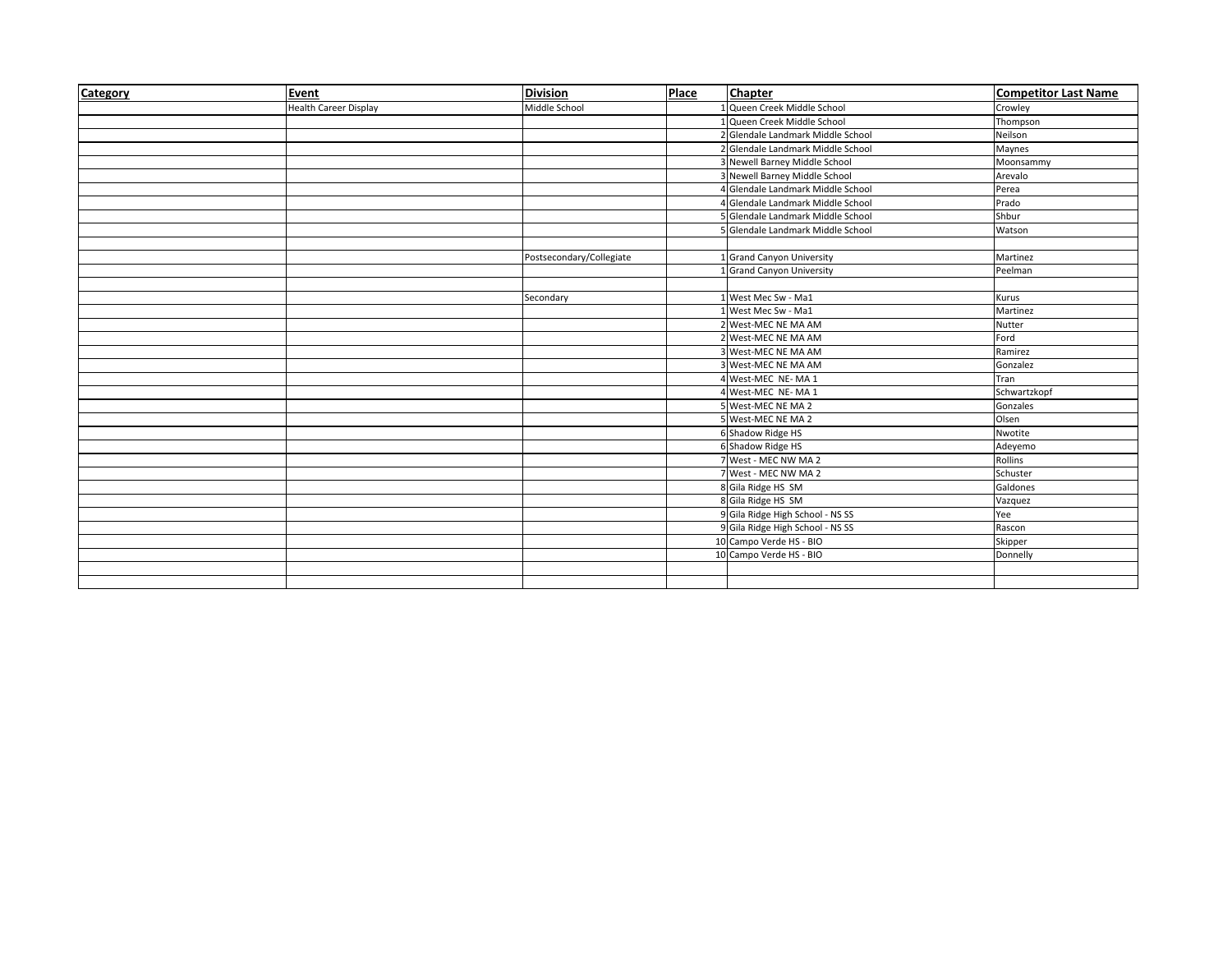| Category | Event                   | <b>Division</b> | Place | <b>Chapter</b>                        | <b>Competitor Last Name</b> |
|----------|-------------------------|-----------------|-------|---------------------------------------|-----------------------------|
|          | <b>Health Education</b> | Middle School   |       | 1 Newell Barney Middle School         | Morgan-Chavez               |
|          |                         |                 |       | 1 Newell Barney Middle School         | <b>Ballesteros</b>          |
|          |                         |                 |       | 1 Newell Barney Middle School         | Bell                        |
|          |                         |                 |       | 2 Queen Creek Middle School           | <b>Myers</b>                |
|          |                         |                 |       | 2 Queen Creek Middle School           | Gonzales                    |
|          |                         |                 |       | 2 Queen Creek Middle School           | Johnson                     |
|          |                         |                 |       | Glendale Landmark Middle School       | Guzman Rodriguez            |
|          |                         |                 |       | 3 Glendale Landmark Middle School     | Nguyen                      |
|          |                         |                 |       | 3 Glendale Landmark Middle School     | Mar                         |
|          |                         |                 |       |                                       |                             |
|          |                         | Secondary       |       | 1 Basha HS                            | Foster                      |
|          |                         |                 |       | 1 Basha HS                            | McMillan                    |
|          |                         |                 |       | 2 Glendale Union HS                   | Kowalczyk                   |
|          |                         |                 |       | 2 Glendale Union HS                   | Ya                          |
|          |                         |                 |       | 3 Lake Havasu High School             | Bekkedahl                   |
|          |                         |                 |       | 3 Lake Havasu High School             | Cleveland                   |
|          |                         |                 |       | 3 Lake Havasu High School             | Stuart                      |
|          |                         |                 |       | 3 Lake Havasu High School             | Burgener                    |
|          |                         |                 |       | 4 Dysart High School                  | McGarey                     |
|          |                         |                 |       | 4 Dysart High School                  | Gutierrez                   |
|          |                         |                 |       | 4 Dysart High School                  | Mitchell                    |
|          |                         |                 |       | <b>Dysart High School</b>             | Arroyo                      |
|          |                         |                 |       | 5 Dysart High School                  | Mendoza                     |
|          |                         |                 |       | 6 Kofa HS                             | Marquez Sanchez             |
|          |                         |                 |       | 6 Kofa HS                             | Rivera                      |
|          |                         |                 |       | 6 Kofa Hs Sm                          | Rodriguez                   |
|          |                         |                 |       | 6 Kofa HS                             | Paramo                      |
|          |                         |                 |       | 7 Paradise Valley High School - CREST | D'Elia                      |
|          |                         |                 |       | 7 Paradise Valley High School - CREST | Weissman                    |
|          |                         |                 |       | 7 Paradise Valley High School - CREST | Balachandran                |
|          |                         |                 |       | 7 Paradise Valley High School - CREST | Praveen                     |
|          |                         |                 |       | 8 Pima County JTED-MA Master Pieces   | Oum                         |
|          |                         |                 |       | 8 Pima County JTED-MA Master Pieces   | Ortiz                       |
|          |                         |                 |       | 8 Pima County JTED-MA Master Pieces   | Garza                       |
|          |                         |                 |       |                                       |                             |
|          |                         |                 |       |                                       |                             |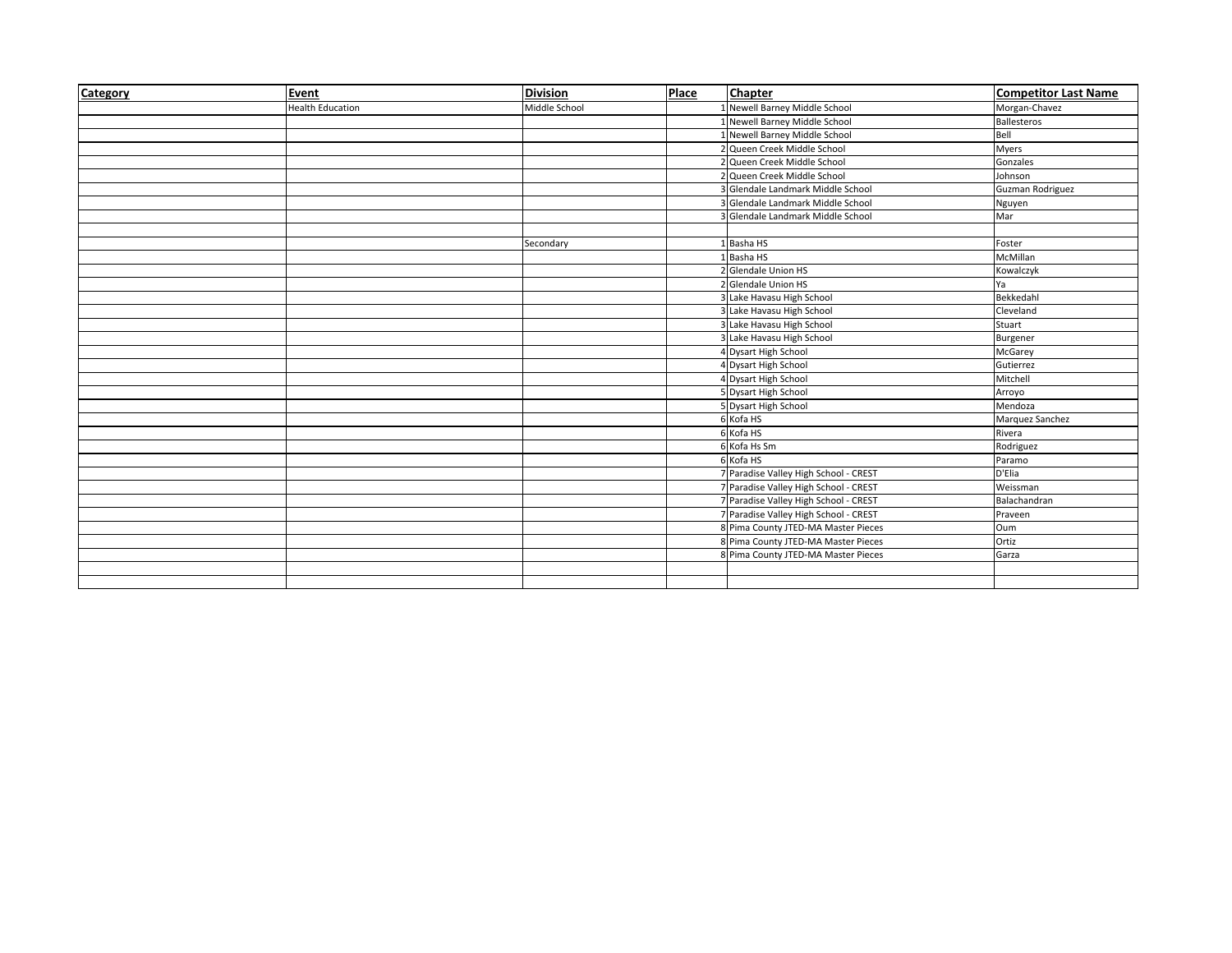| Category | Event                       | <b>Division</b>          | Place | <b>Chapter</b>                        | <b>Competitor Last Name</b> |
|----------|-----------------------------|--------------------------|-------|---------------------------------------|-----------------------------|
|          | <b>HOSA Bowl</b>            | Postsecondary/Collegiate |       | 1 Arizona State University - Tempe/dt | Ammanamanchi                |
|          |                             |                          |       | 1 Arizona State University - Tempe/dt | Drake                       |
|          |                             |                          |       | 1 Arizona State University - Tempe/dt | Khan                        |
|          |                             |                          |       | 1 Arizona State University - Tempe/dt | Perry                       |
|          |                             |                          |       | 2 Arizona State University - Tempe/dt | Shanavas                    |
|          |                             |                          |       | 2 Arizona State University - Tempe/dt | Pais                        |
|          |                             |                          |       | 2 Arizona State University - Tempe/dt | Diyya                       |
|          |                             |                          |       | 2 Arizona State University - Tempe/dt | Santos Molina               |
|          |                             |                          |       |                                       |                             |
|          |                             | Secondary                |       | 1 Paradise Valley High School - CREST | McGraw                      |
|          |                             |                          |       | 1 Paradise Valley High School - CREST | Santoni                     |
|          |                             |                          |       | 1 Paradise Valley High School - CREST | Reed                        |
|          |                             |                          |       | 1 Paradise Valley High School - CREST | Danielson                   |
|          |                             |                          |       | 2 Red Mountain High School            | Garcia                      |
|          |                             |                          |       | 2 Red Mountain High School            | Crook                       |
|          |                             |                          |       | 2 Red Mountain High School            | Dyer                        |
|          |                             |                          |       | 3 Red Mountain High School            | Ameneni                     |
|          |                             |                          |       | 3 Red Mountain High School            | Gomez                       |
|          |                             |                          |       | 3 Red Mountain High School            | Drayna                      |
|          |                             |                          |       | 4 Kofa Hs Sm                          | Picasso                     |
|          |                             |                          |       | 4 Kofa Hs Sm                          | Solorzano                   |
|          |                             |                          |       | Kofa HS                               | Lopez-Romero                |
|          |                             |                          |       | 4 Kofa HS                             | Melton                      |
|          |                             |                          |       | 5 Youngker High School                | Salcido-Lugo                |
|          |                             |                          |       | 5 Youngker High School                | Cumbie                      |
|          |                             |                          |       | 5 Youngker High School                | Nieves                      |
|          |                             |                          |       | 5 Youngker High School                | Thompson                    |
|          |                             |                          |       |                                       |                             |
|          | Original Medical Innovation | Secondary                |       | 1 Westview High School                | De Guzman                   |
|          |                             |                          |       | 1 Westview High School                | Cisneros                    |
|          |                             |                          |       | 1 Westview High School                | Gomez                       |
|          |                             |                          |       | 2 West-Mec - Vet Asst 2               | Anderson                    |
|          |                             |                          |       | 2 West-Mec - Vet Asst 2               | Downs                       |
|          |                             |                          |       | 3 Verrado HS                          | Quilliam                    |
|          |                             |                          |       | 3 Verrado HS                          | Smith                       |
|          |                             |                          |       | 3 Verrado HS                          | Smith                       |
|          |                             |                          |       | 3 Verrado HS                          | Taut                        |
|          |                             |                          |       | 4 Queen Creek Hs - Sports Med         | Snyder                      |
|          |                             |                          |       | 4 Queen Creek Hs - Sports Med         | Villegas                    |
|          |                             |                          |       | 5 Paradise Valley High School - CREST | Lloyd                       |
|          |                             |                          |       | 5 Paradise Valley HS                  | Flower                      |
|          |                             |                          |       | 6 Queen Creek Hs - Sports Med         | Anderson                    |
|          |                             |                          |       | 6 Queen Creek Hs - Sports Med         | Stelter                     |
|          |                             |                          |       | 7 West Mec - Nec Veterinary Assisting | Wyatt                       |
|          |                             |                          |       | 7 West Mec - Nec Veterinary Assisting | Oliveros                    |
|          |                             |                          |       | 7 West Mec - Nec Veterinary Assisting | Palacios                    |
|          |                             |                          |       | 8 Lee William HS-SM                   | Marquez                     |
|          |                             |                          |       | 8 Lee William HS-SM                   | King                        |
|          |                             |                          |       | 8 Lee Williams HS-NS                  | Marquez                     |
|          |                             |                          |       | 9 West-MEC Vet Asst 3                 | Ellison                     |
|          |                             |                          |       | 9 West-MEC Vet Asst 3                 | Guzman                      |
|          |                             |                          |       | 9 West-MEC Vet Asst 3                 | Lopez                       |
|          |                             |                          |       | 10 Douglas HS                         | Perez                       |
|          |                             |                          |       | 10 Douglas HS                         | Ramirez                     |
|          |                             |                          |       |                                       |                             |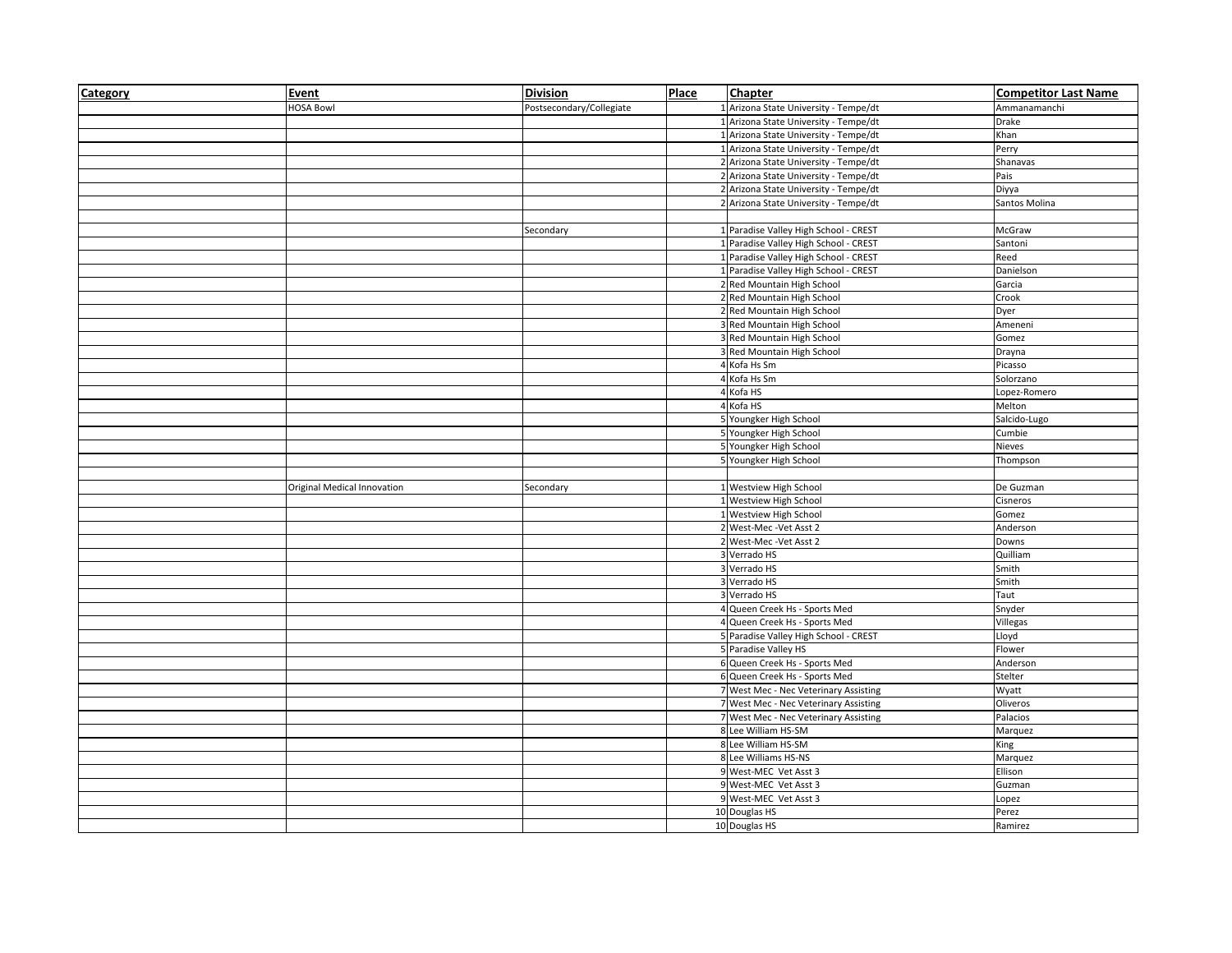| Category | Event                   | <b>Division</b> | <b>Place</b> | <b>Chapter</b>                         | <b>Competitor Last Name</b> |
|----------|-------------------------|-----------------|--------------|----------------------------------------|-----------------------------|
|          |                         |                 |              |                                        |                             |
|          | Parliamentary Procedure | Secondary       |              | 1 Millennium High School               | Eeravani                    |
|          |                         |                 |              | Millennium High School                 | Molino                      |
|          |                         |                 |              | 1 Millennium High School               | Passarelli                  |
|          |                         |                 |              | 1 Millennium High School               | Fordjour                    |
|          |                         |                 |              | 1 Millennium High School               | Carrao                      |
|          |                         |                 |              | 1 Millennium High School               | Holmberg                    |
|          |                         |                 |              | 2 Douglas High School                  | Barallardos                 |
|          |                         |                 |              | 2 Douglas High School                  | Gracia                      |
|          |                         |                 |              | 2 Douglas High School                  | Daniela Torres              |
|          |                         |                 |              | 2 Douglas HS                           | Gutierrez                   |
|          |                         |                 |              | 2 Douglas High School                  | Ruelas                      |
|          |                         |                 |              | 2 Douglas High School                  | Torres                      |
|          |                         |                 |              | 2 Douglas High School                  | Noriega                     |
|          |                         |                 |              | 3 Casa Grande Union High School        | Eliza Hayes                 |
|          |                         |                 |              | 3 Casa Grande Union High School        | Nathan Ward                 |
|          |                         |                 |              | 3 Casa Grande Union High School        | Rouette Hernandez           |
|          |                         |                 |              | 3 Casa Grande Union High School        | Leija                       |
|          |                         |                 |              | 3 Casa Grande Union High School        | Linehan                     |
|          |                         |                 |              | <b>3</b> Casa Grande Union High School | Wong                        |
|          |                         |                 |              | 4 Douglas High School                  | Jaramillo                   |
|          |                         |                 |              | 4 Douglas High School                  | Ponce                       |
|          |                         |                 |              | 4 Douglas High School                  | Martinez                    |
|          |                         |                 |              | 4 Douglas High School                  | Quinonez                    |
|          |                         |                 |              | 4 Douglas High School                  | Iniguez                     |
|          |                         |                 |              |                                        |                             |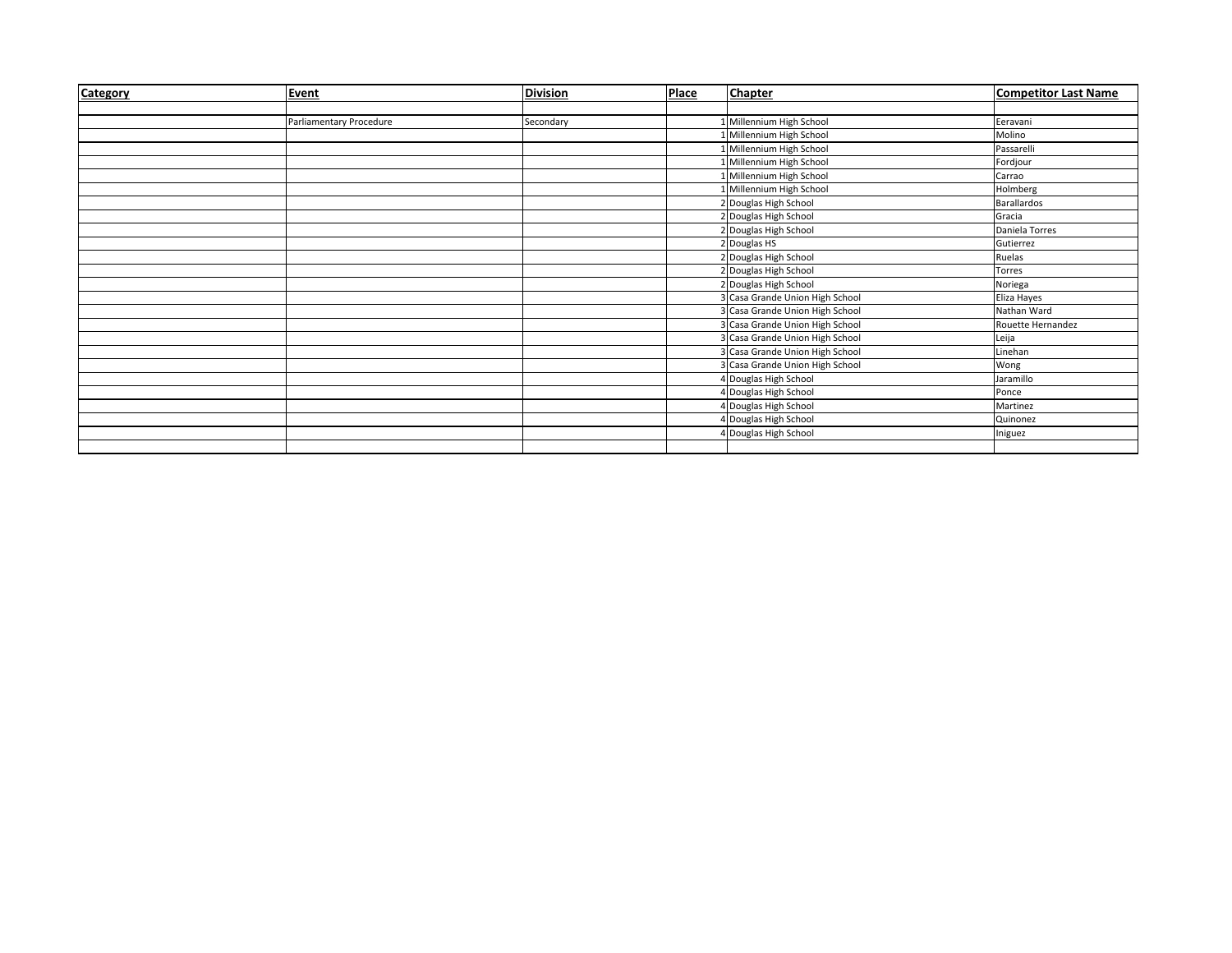| Category | Event                       | <b>Division</b> | Place | <b>Chapter</b>                        | <b>Competitor Last Name</b> |
|----------|-----------------------------|-----------------|-------|---------------------------------------|-----------------------------|
|          | Public Service Announcement | Secondary       |       | Hamilton High School                  | Solorio                     |
|          |                             |                 |       | 1 Hamilton High School                | Lautt                       |
|          |                             |                 |       | Hamilton High School                  | Lautt                       |
|          |                             |                 |       | 2 Millennium High School              | Tena                        |
|          |                             |                 |       | 2 Millennium High School              | Miranda                     |
|          |                             |                 |       | 2 Millennium High School              | Noell                       |
|          |                             |                 |       | 2 Millennium High School              | Podsiadlo                   |
|          |                             |                 |       | 3 Agua Fria High School 39090         | Sanchez                     |
|          |                             |                 |       | 3 Agua Fria High School 39090         | Lucas                       |
|          |                             |                 |       | 3 Agua Fria High School 39090         | Kim                         |
|          |                             |                 |       | 4 Douglas HS                          | Green                       |
|          |                             |                 |       | 4 Douglas HS                          | Maxemin                     |
|          |                             |                 |       | 4 Douglas HS                          | Unzueta                     |
|          |                             |                 |       | 4 Douglas HS                          | Suarez                      |
|          |                             |                 |       | 4 Douglas HS                          | Altamirano                  |
|          |                             |                 |       | 4 Douglas HS                          | Figueroa                    |
|          |                             |                 |       | 5 Sandra Day O'Connor HS              | Pavese                      |
|          |                             |                 |       | 5 Sandra Day O'Connor HS              | Mansur                      |
|          |                             |                 |       | 5 Sandra Day O'Connor HS              | Fraenkel                    |
|          |                             |                 |       | 5 Sandra Day O'Connor HS              | Cunningham                  |
|          |                             |                 |       | 5 Sandra Day O'Connor HS              | Reisinger                   |
|          |                             |                 |       | 6 Desert Vista High School            | Cavanaugh                   |
|          |                             |                 |       | 6 Desert Vista High School            | Kim                         |
|          |                             |                 |       | 6 Desert Vista High School            | Jung                        |
|          |                             |                 |       | 6 Desert Vista High School            | Burton                      |
|          |                             |                 |       | 7 Paradise Valley High School - CREST | Miroshnichenko              |
|          |                             |                 |       | 7 Paradise Valley High School - CREST | Plouffe                     |
|          |                             |                 |       | 7 Paradise Valley High School - CREST | Morales                     |
|          |                             |                 |       | 7 Paradise Valley High School - CREST | Turley                      |
|          |                             |                 |       | 8 Pima Jted Mp                        | Drummer                     |
|          |                             |                 |       | 8 Pima Jted Mp                        | Siame                       |
|          |                             |                 |       | 8 Pima Jted Mp                        | Moreno                      |
|          |                             |                 |       | 8 Pima Jted Mp                        | Robles                      |
|          |                             |                 |       | 9 West Mec Sw - Ma1                   | Dominguez                   |
|          |                             |                 |       | 9 West Mec Sw - Ma1                   | <b>Barron Gonzales</b>      |
|          |                             |                 |       | 9 West Mec Sw - Ma1                   | Santana Pineda              |
|          |                             |                 |       | 10 Douglas High School                | Gomez                       |
|          |                             |                 |       | 10 Douglas High School                | Bojorquez                   |
|          |                             |                 |       | 10 Douglas High School                | Carrillo                    |
|          |                             |                 |       | 10 Douglas High School                | Duarte                      |
|          |                             |                 |       | 10 Douglas High School                | Martinez                    |
|          |                             |                 |       | 10 Douglas High School                | Vildosola                   |